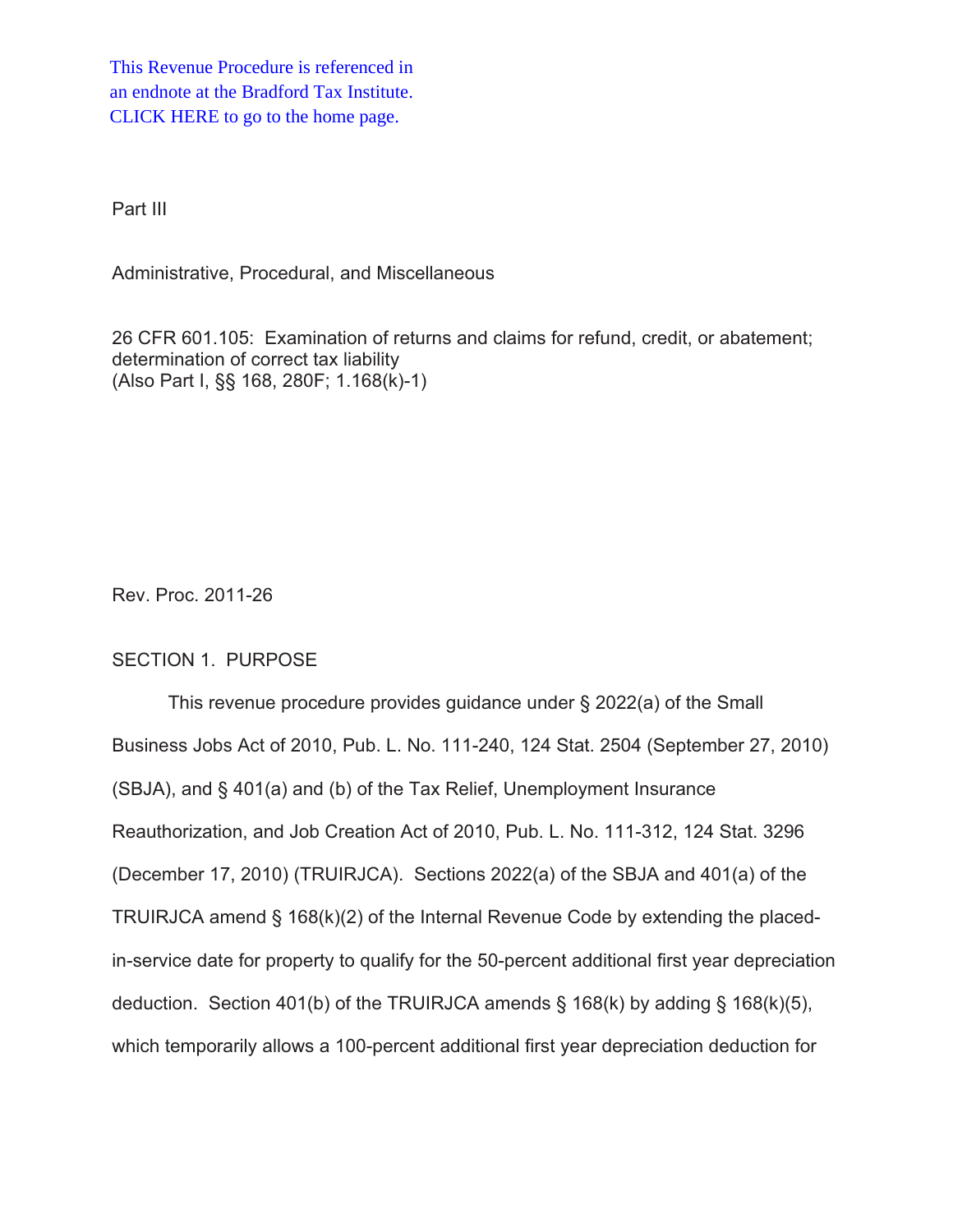certain new property.

### SECTION 2. BACKGROUND

.01 Prior to the enactment of the SBJA, § 168(k)(1) allowed a 50-percent additional first year depreciation deduction for qualified property acquired by a taxpayer after 2007 and placed in service by the taxpayer before 2010 (before 2011 in the case of property described in § 168(k)(2)(B) and (C)). Section 2022(a) of the SBJA amends § 168(k)(2) by extending the placed-in-service date to before 2011 (before 2012 in the case of property described in § 168(k)(2)(B) and (C)), and extending other dates in § 168(k)(2) from "January 1, 2010" to "January 1, 2011" (for example, the self-constructed property rules in  $\S$  168(k)(2)(E)(i)). Section 2022(c) of the SBJA provides that these amendments apply to property placed in service after December 31, 2009, in taxable years ending after that date.

.02 Section 401(a) of the TRUIRJCA further amends § 168(k)(2) by extending the placed-in-service date to before 2013 (before 2014 in the case of property described in  $\S$  168(k)(2)(B) and (C)), and extending other dates in  $\S$  168(k)(2) from "January 1, 2011" to "January 1, 2013" (for example, the self-constructed property rules in § 168(k)(2)(E)(i)). Section 401(e)(1) of the TRUIRJCA provides that these amendments apply to property placed in service after December 31, 2010, in taxable years ending after that date.

.03 Section 401(b) of the TRUIRJCA also amends  $\S$  168(k) by adding  $\S$  168(k)(5) to the Code. It allows a 100-percent additional first year depreciation deduction for qualified property acquired by a taxpayer (under rules similar to the rules of §

 $-2 -$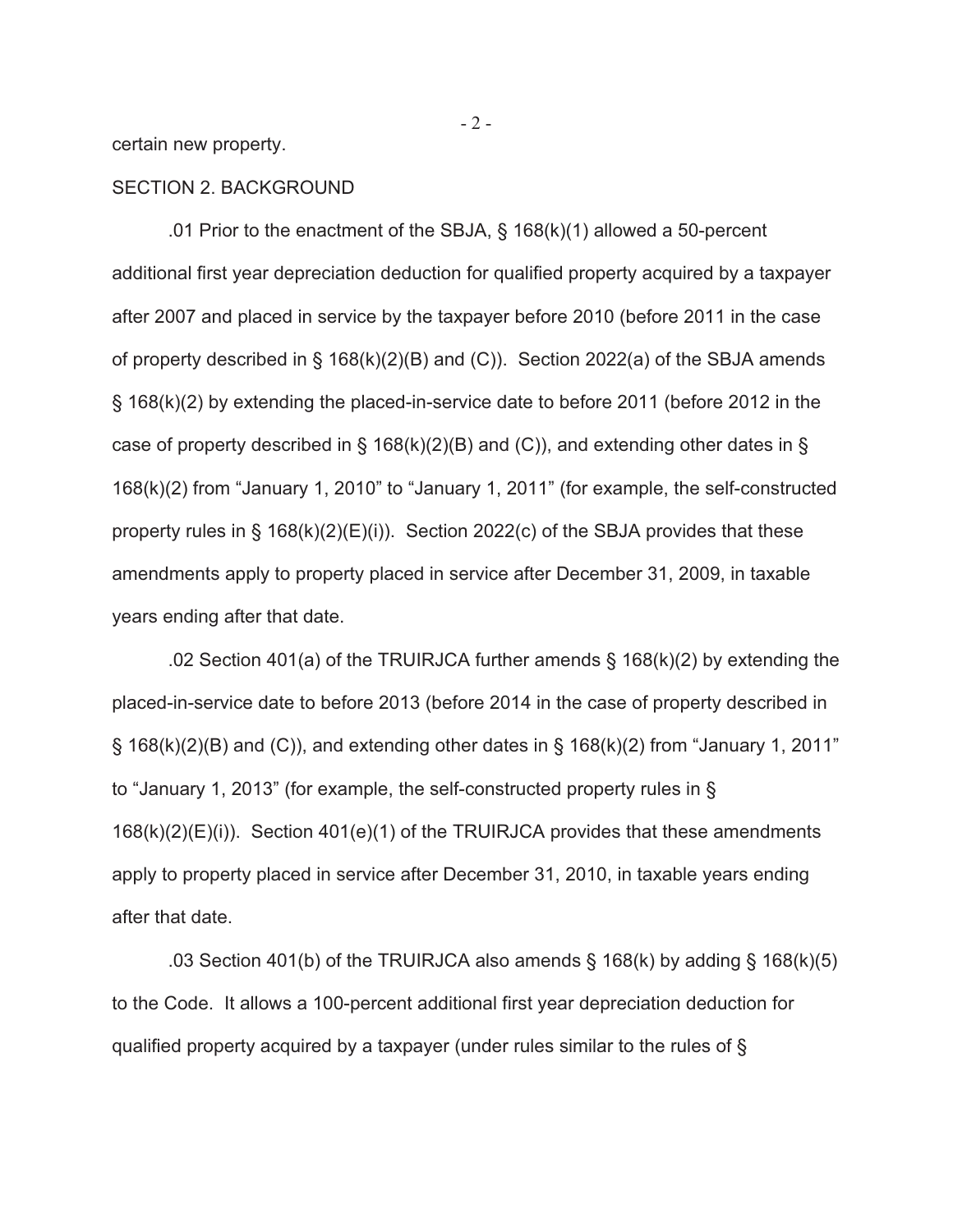168(k)(2)(A)(ii) and (iii)) after September 8, 2010, and before January 1, 2012, and placed in service by the taxpayer before January 1, 2012 (before January 1, 2013, in the case of property described in  $\S$  168(k)(2)(B) and (C)). Section 401(e)(2) of the TRUIRJCA provides that § 168(k)(5) applies to property placed in service after September 8, 2010, in taxable years ending after such date. Section 3 of this revenue procedure defines which property is eligible for the 100-percent additional first year depreciation deduction.

.04 Sections  $1.168(k)-1(b)(4)(iii)(C)(1)$  and (2) of the Income Tax Regulations provide that if the manufacture, construction, or production of the larger self-constructed property begins before December 31, 2007 (as modified by the dates in §  $168(k)(2)(E)(i)$ , for qualified property, the larger self-constructed property and any acquired or self-constructed components related to the larger self-constructed property do not qualify for the 50-percent additional first year depreciation deduction. Because of the policies underlying the enactment of an unprecedented 100-percent additional first year depreciation provision, rules similar to, but not necessarily the same as, the acquisition rules under § 168(k)(2)(A)(iii) for qualified property are warranted solely for purposes of § 168(k)(5). Accordingly, the Treasury Department and the Internal Revenue Service ("the Service") will allow, solely for purposes of § 168(k)(5), a limited exception to this rule in  $\S$ , 1.168(k)-1(b)(4)(iii)(C)(1) and (2) for certain components. See section 3.02(2)(b) of this revenue procedure for this limited exception.

.05 Section 168(k)(2)(D)(iii) provides that a taxpayer may elect not to deduct additional first year depreciation for any class of property placed in service by the taxpayer during the taxable year. The term "class of property" is defined in § 1.168(k)-

- 3 -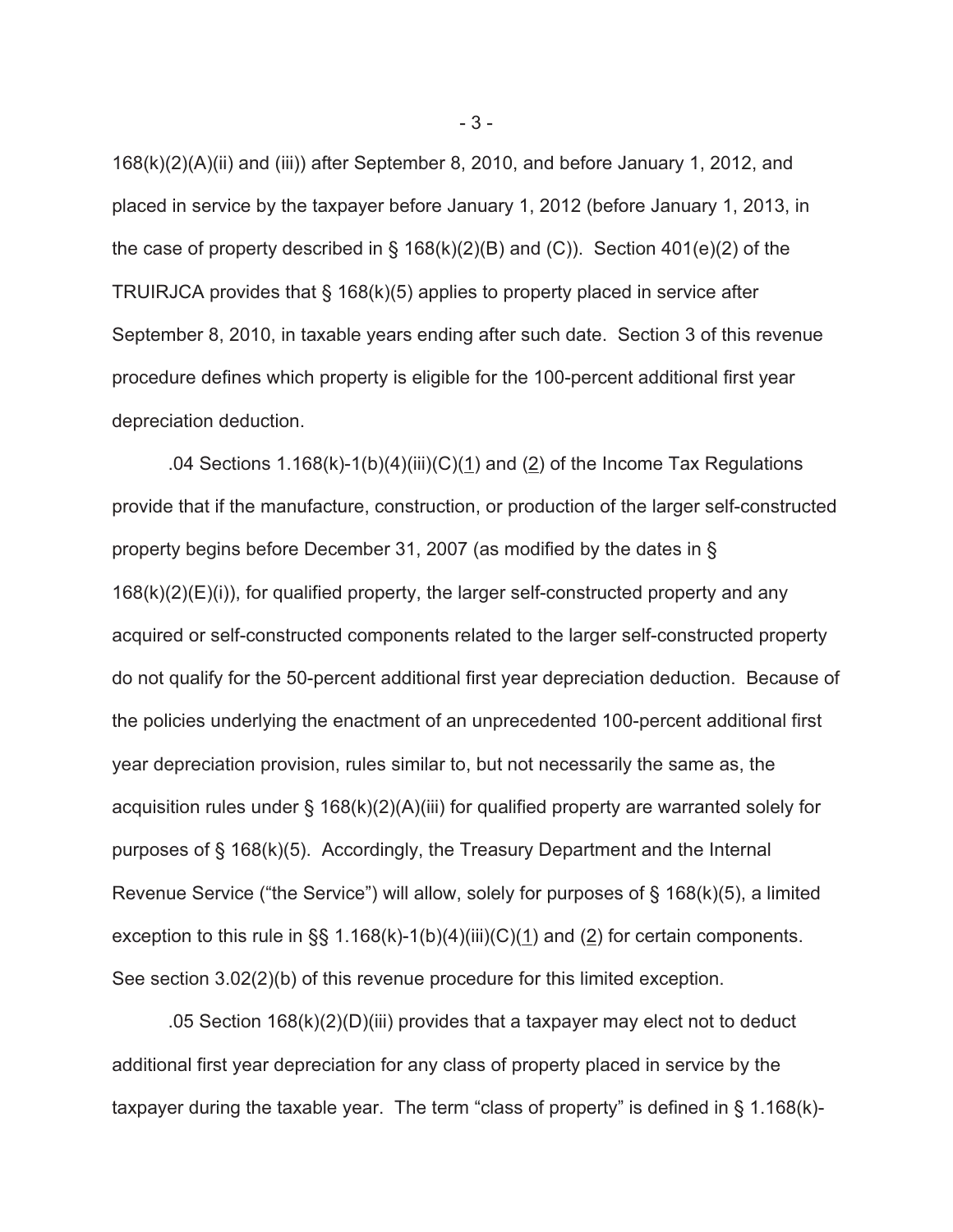1(e)(2)(i) to mean, in general, each class of property described in § 168(e) (for example, 5-year property). If the taxpayer makes this election, it applies to all qualified property that is in the same class and placed in service in the same taxable year. This revenue procedure provides a limited exception for a taxpayer to elect the 50-percent, instead of the 100-percent, additional first year depreciation deduction for certain qualified property placed in service by the taxpayer in its taxable year that includes September 9, 2010 (see section 4.02 of this revenue procedure). Section 4.03 of this revenue procedure specifies the time and manner for making this election.

.06 Section 1.168(k)-1(e)(3)(i) provides that the election not to deduct additional first year depreciation must be made by the due date (including extensions) of the federal tax return for the taxable year in which the taxpayer places the property in service. Section 1.168(k)-1(e)(3)(ii) provides that this election generally must be made in the manner prescribed on Form 4562, "Depreciation and Amortization," and its instructions. The instructions to Form 4562 for the 2009 and 2010 taxable years provide that the election is made by attaching a statement to the taxpayer's timely filed tax return indicating that the taxpayer is electing not to deduct the additional first year depreciation and the class of property for which the taxpayer is making the election. Section 1.168(k)-1(e)(7)(i) provides that once the election is made, it generally may be revoked only with the written consent of the Commissioner of Internal Revenue. Some taxpayers with a taxable year beginning in 2009 and ending in 2010 that filed their 2009 federal tax returns before the enactment of the SBJA are uncertain how to claim or not claim the 50-percent additional first year depreciation for qualified property placed in service after December 31, 2009, in taxable years ending in 2010. Section 5 of this

- 4 -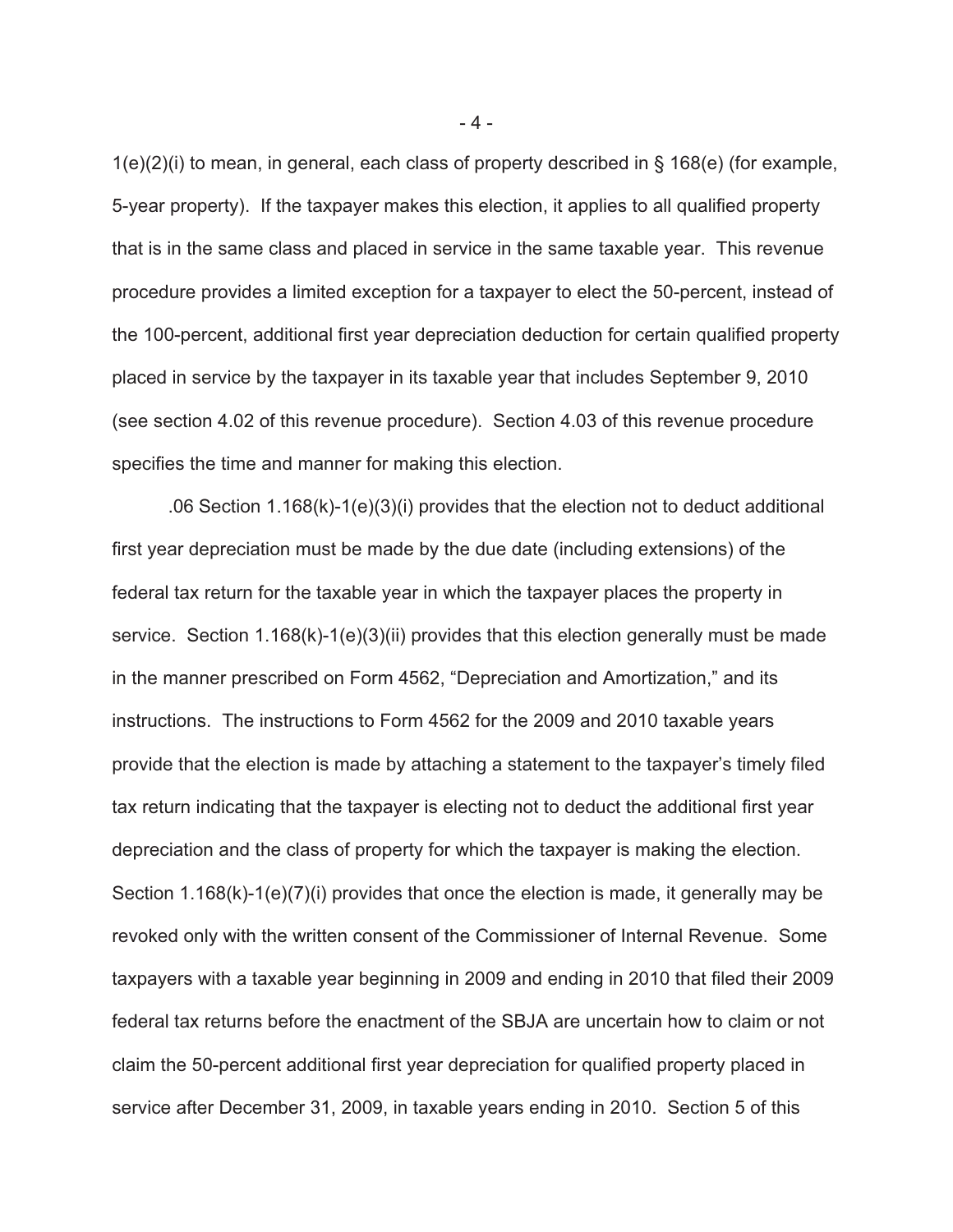revenue procedure provides the procedures for claiming or not claiming the 50-percent additional first year depreciation for this property.

SECTION 3. 100-PERCENT ADDITIONAL FIRST YEAR DEPRECIATION **DEDUCTION** 

 .01 In General. Depreciable property is eligible for the 100-percent additional first year depreciation deduction if the property is qualified property (as defined in § 168(k)(2), as amended by the SBJA and the TRUIRJCA) and also meets the additional requirements in section 3.02 of this revenue procedure. For purposes of determining whether depreciable property is qualified property, rules similar to the rules in § 1.168(k)-1 for "qualified property" or for "30-percent additional first year depreciation deduction" apply.

.02 Application of Additional Requirements and Revised Dates.

(1) In general. For purposes of  $\S$  168(k)(5), qualified property is eligible for the 100-percent additional first year depreciation deduction if the property meets all of the following additional requirements in the first taxable year in which the property is subject to depreciation by the taxpayer, whether or not depreciation deductions for that property are allowable:

 (a) The taxpayer acquires the qualified property after September 8, 2010, and before January 1, 2012 (before January 1, 2013, in the case of qualified property described in  $\S$  168(k)(2)(B) or (C)). Solely for purposes of  $\S$  168(k)(5) and this section 3.02(1)(a), a taxpayer acquires the qualified property when the taxpayer pays or incurs the cost of the property. Qualified property that a taxpayer manufactures, constructs, or produces (as defined under  $\S$  1.168(k)-1(b)(4)(iii)(A) and modified by this section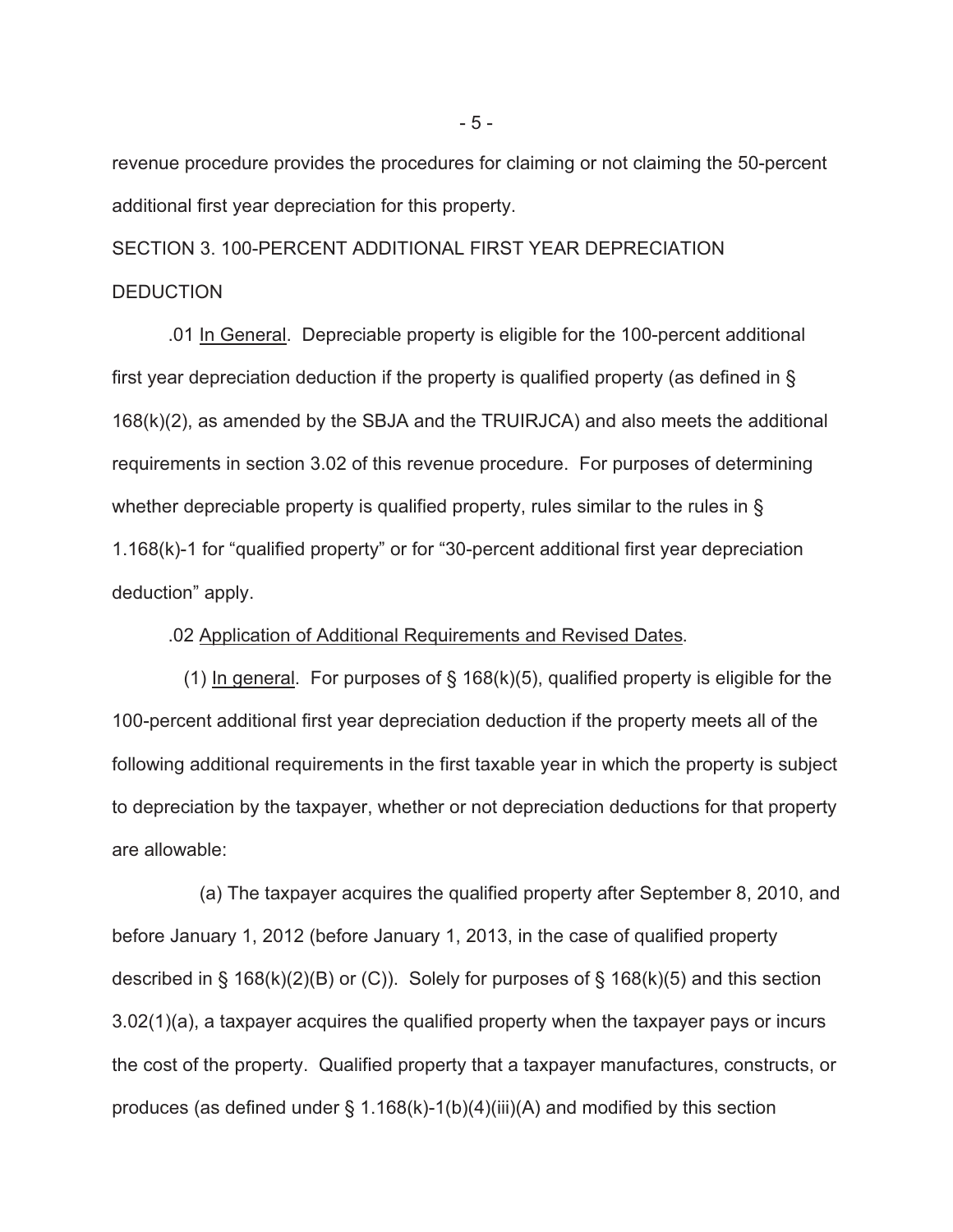3.02(1)(a) solely for purposes of § 168(k)(5)) for use in its trade or business or for its production of income is acquired by the taxpayer for purposes of  $\S$  168(k)(5) and this section 3.02(1)(a) when the taxpayer begins constructing, manufacturing, or producing that property (as determined under  $\S$  1.168(k)-1(b)(4)(iii)(B)). If a taxpayer enters into a written binding contract (as defined in § 1.168(k)-1(b)(4)(ii)) after September 8, 2010, and before January 1, 2012, to acquire (including to manufacture, construct, or produce) qualified property described in § 168(k)(2)(B) or (C), the property will be treated as having met the acquisition requirement of this section 3.02(1)(a). See section 3.02(2) of this revenue procedure for additional rules applicable to self-constructed property.

 (b) The taxpayer places the qualified property in service after September 8, 2010, and before January 1, 2012 (before January 1, 2013, in the case of qualified property described in § 168(k)(2)(B) or (C)). For this purpose, rules similar to the rules in § 1.168(k)-1(b)(5) apply. However, in applying § 1.168(k)-1(b)(5)(ii), "December 31, 2007" is substituted for "September 10, 2001."

 (c) The original use of the qualified property commences with the taxpayer after September 8, 2010. For this purpose, rules similar to the rules in § 1.168(k)- 1(b)(3) apply. However, in applying § 1.168(k)-1(b)(3)(i), "September 8, 2010" is substituted for "September 10, 2001" and, in applying § 1.168(k)-1(b)(3)(iii), "December 31, 2007" is substituted for "September 10, 2001."

(2) Self-constructed property.

(a) Application of  $\S$  1.168(k)-1(b)(4)(iii). If a taxpayer manufactures, constructs, or produces qualified property for use by the taxpayer in its trade or business or for its production of income, rules similar to the self-constructed property

- 6 -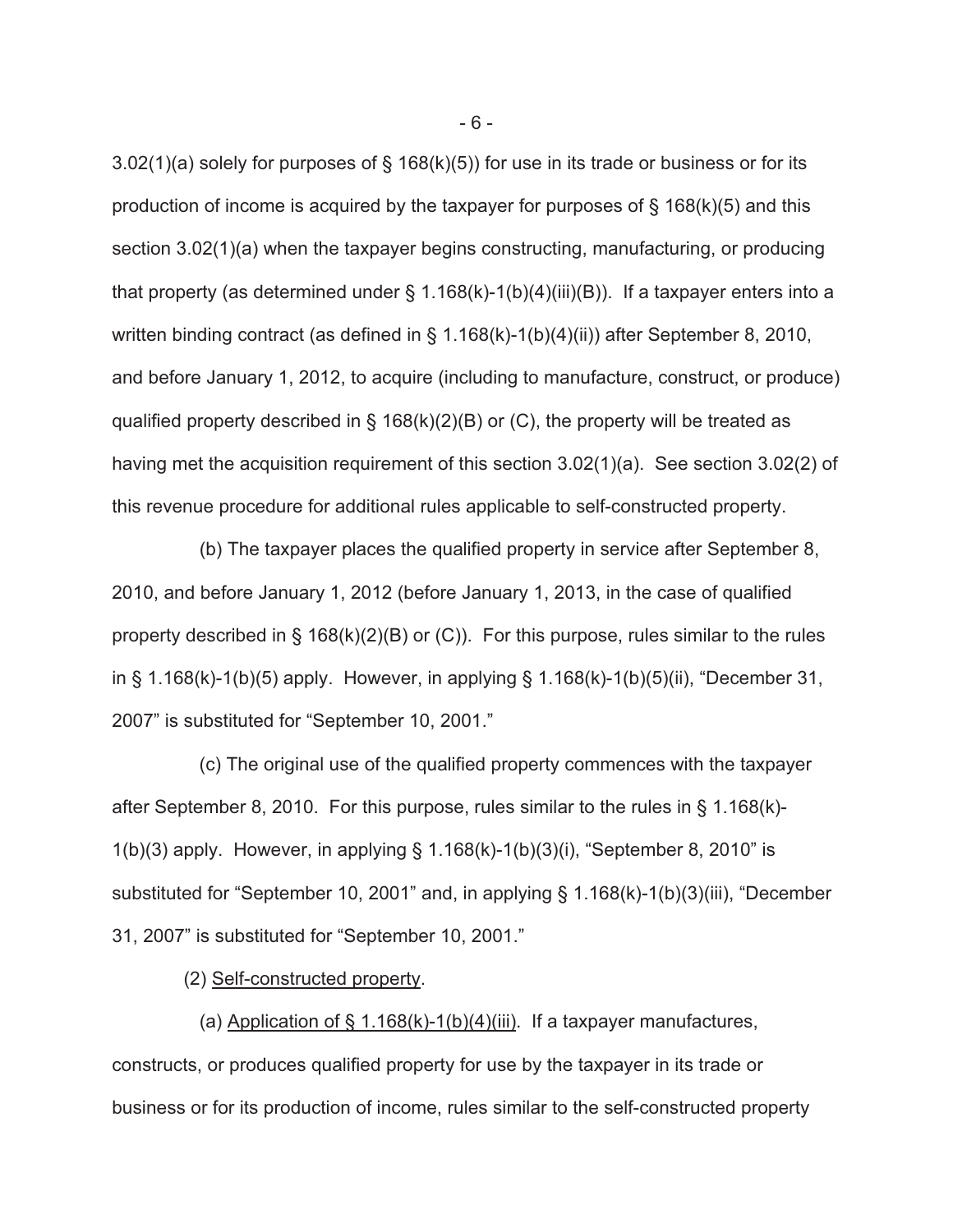rules in § 1.168(k)-1(b)(4)(iii) apply for determining whether this property meets the acquisition requirement of section 3.02(1)(a) of this revenue procedure. However, see section 3.02(2)(b) of this revenue procedure for a limited exception for certain components of a larger self-constructed property. Further, in applying § 1.168(k)-  $1(b)(4)(iii)(C)(1)$  solely for purposes of § 168(k)(5), an acquired component that is qualified property is not required to be acquired pursuant to a written binding contract (as defined in  $\S$  1.168(k)-1(b)(4)(ii)) to satisfy the acquisition requirement of section 3.02(1)(a) of this revenue procedure. For purposes of the additional first year depreciation deduction, the term "component" is intended to refer to any part used in the manufacture, construction, or production of the larger self-constructed property, which may or may not be the same as the asset for depreciation purposes or the same as the unit of property for purposes of other Code sections.

 (b) Limited exception for components acquired or self-constructed after September 8, 2010, and before January 1, 2012, when the manufacture, construction, or production of larger self-constructed property begins before September 9, 2010. Solely for purposes of  $\S$  168(k)(5) and section 3.02(1)(a) of this revenue procedure, the Treasury Department and the Service will allow a limited exception to the rule described in section 2.04 of this revenue procedure for the components described in this section 3.02(2)(b). If before September 9, 2010, a taxpayer begins the manufacture, construction, or production of the larger self-constructed property that is qualified property for use in its trade or business or for its production of income, but this larger self-constructed property meets the requirements of sections 3.02(1)(b) and (c) of this revenue procedure, the taxpayer may elect to treat any acquired or self-constructed

- 7 -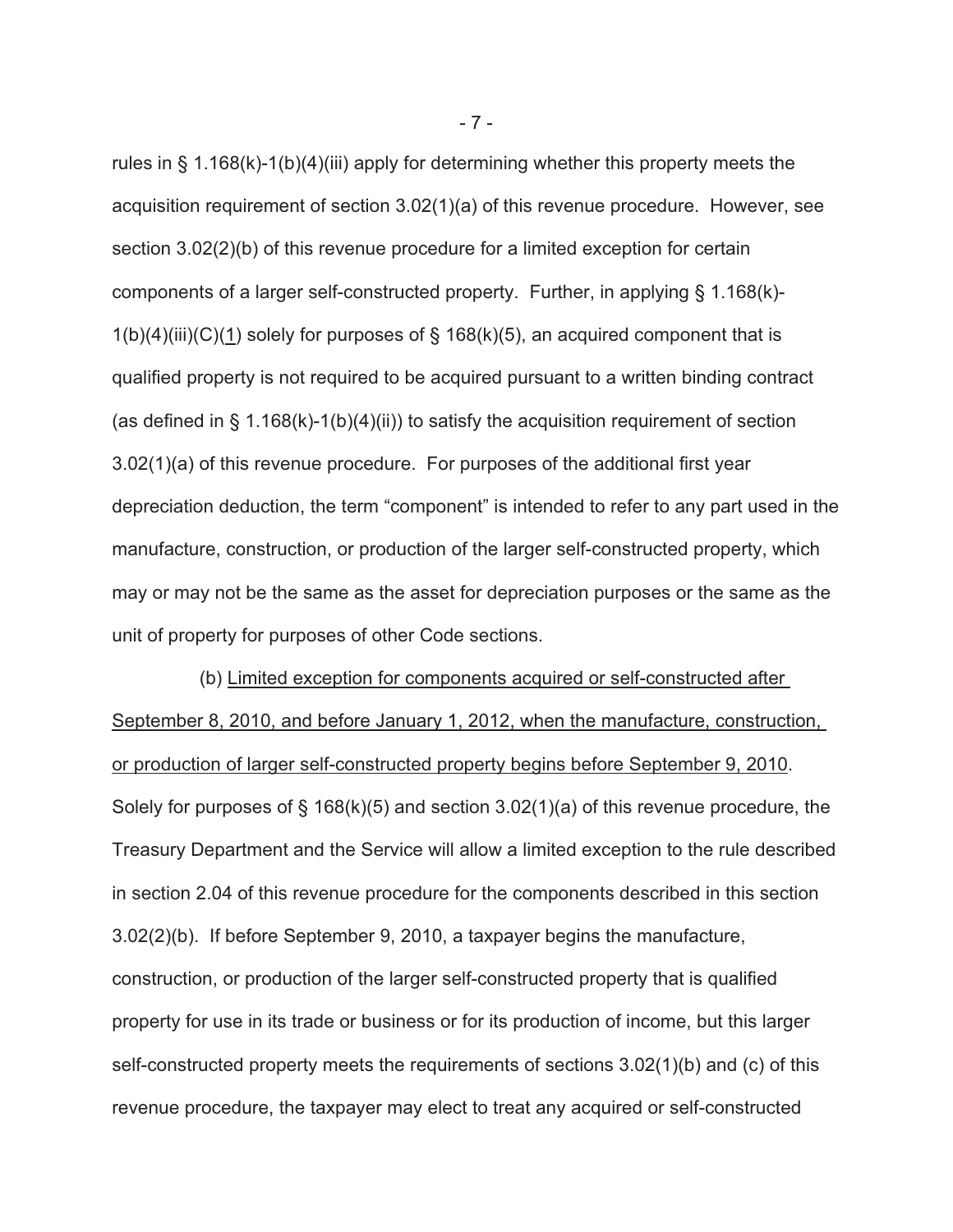component of that larger self-constructed property as being eligible for the 100-percent additional first year depreciation deduction if the component is qualified property and is acquired or self-constructed by the taxpayer after September 8, 2010, and before January 1, 2012 (before January 1, 2013, in the case of qualified property described in § 168(k)(2)(B) or (C)). The taxpayer may make this election for one or more components that are described in this section 3.02(2)(b). The taxpayer must make the election in this section 3.02(2)(b) by the due date (including extensions) of the federal tax return for the taxpayer's taxable year in which the larger self-constructed property is placed in service by the taxpayer, and by attaching a statement to that return indicating that the taxpayer is making the election provided in section 3.02(2)(b) of Rev. Proc. 2011-26 and whether the taxpayer is making the election for all or some of the components described in section 3.02(2)(b) of Rev. Proc. 2011-26. If a taxpayer has timely filed its federal tax return for the taxpayer's taxable year in which the larger selfconstructed property is placed in service by the taxpayer on or before April 18, 2011, see § 301.9100-2(b) of the Procedure and Administration Regulations for an automatic extension of 6 months from the due date of that federal return (excluding extensions) to make the election specified in this section 3.02(2)(b).

(3) Disqualified transactions. A rule similar to the rule in  $\S$  168(k)(2)(E)(iv) applies for determining whether qualified property fails the acquisition requirement of section 3.02(1)(a) of this revenue procedure. Solely for purposes of  $\S$  168(k)(5):

(a) Section  $168(k)(2)(E)(iv)(I)$  and (II) is applied by substituting "September 8, 2010" for "December 31, 2007;"

(b) Section 1.168(k)-1(b)(4)(iv)(A) is applied by substituting "September 9,

- 8 -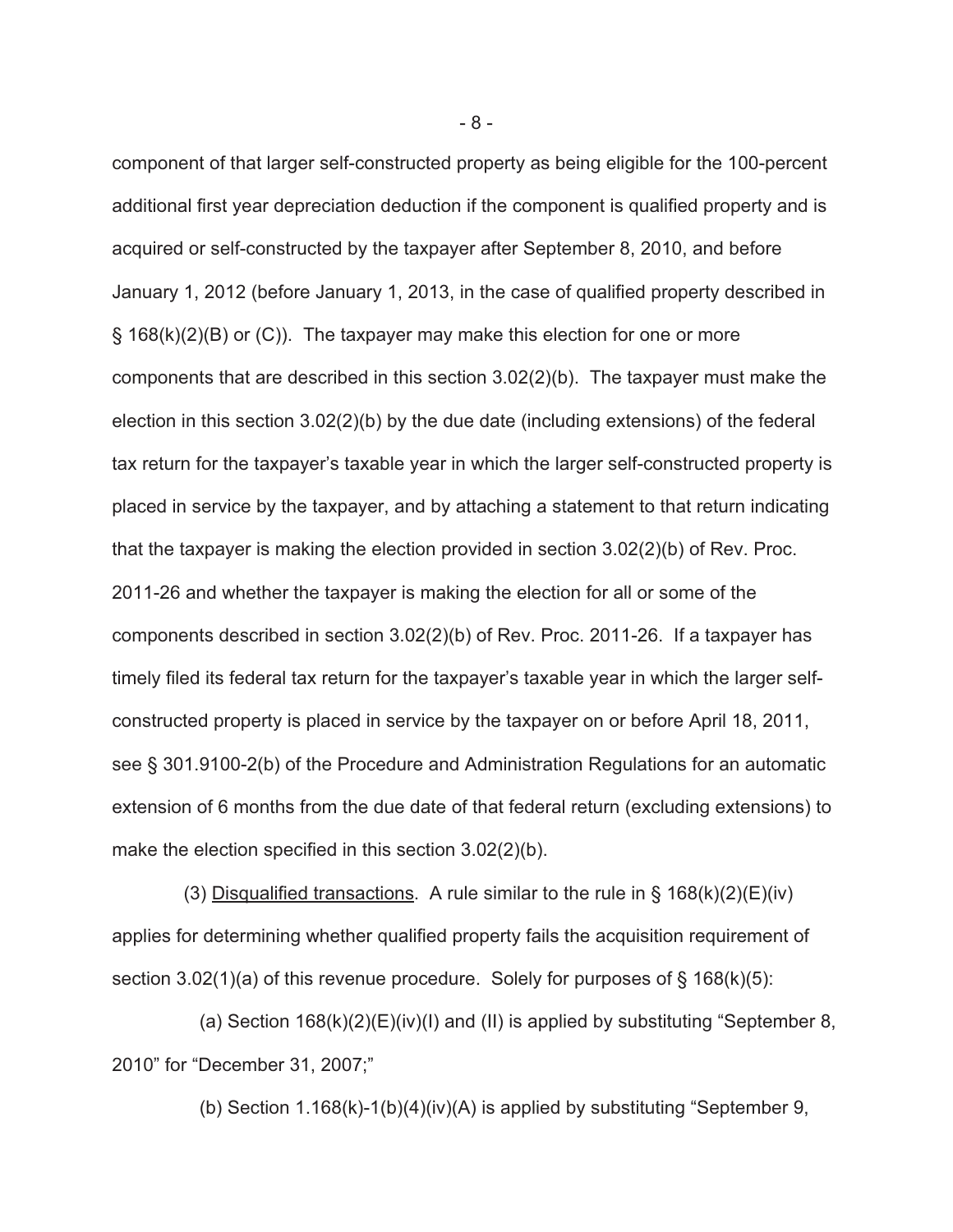2010" for "September 11, 2001;" and

 (c) In determining when the qualified property was originally placed in service for purposes of § 1.168(k)-1(b)(4)(iv), this determination includes the operation of § 1.168(k)-1(b)(5)(ii) as modified by section 3.02(1)(b) of this revenue procedure,  $\S$ 1.168(k)-1(b)(5)(iii), and § 1.168(k)-1(b)(5)(iv).

#### .03 Special Rules.

### (1) Application of § 1.168(k)-1(f).

(a) In general. Solely for purposes of  $\S$  168(k)(5), the rules of  $\S$  168(k)-1(f) apply to depreciable property that is qualified property and that also meets the requirements of section 3.02 of this revenue procedure. For example, for purposes of the redetermination of basis rules of  $\S$  1.168(k)-1(f)(2), the 100-percent additional first year depreciation deduction applies to the increase or decrease in basis of qualified property if the underlying property is eligible for the 100-percent additional first year depreciation deduction. In addition, in applying § 1.168(k)-1(f) for purposes of § 168(k)(5), the taxpayer should make the following substitutions:

(i) "September 8, 2010" is substituted for "September 10, 2001;"

(ii) "January 1, 2012" is substituted for "May 6, 2003;"

(iii) "December 31, 2011" is substituted for "December 31, 2004;"

(iv) "January 1, 2012" is substituted for "January 1, 2005;"

(v) "December 31, 2012" is substituted for "December 31, 2005;" and

(vi) "January 1, 2013" is substituted for "January 1, 2006."

 (b) Limitation of amount of depreciation for certain passenger automobiles. For purposes of applying § 1.168(k)-1(f)(8) to passenger automobiles (as defined in §

- 9 -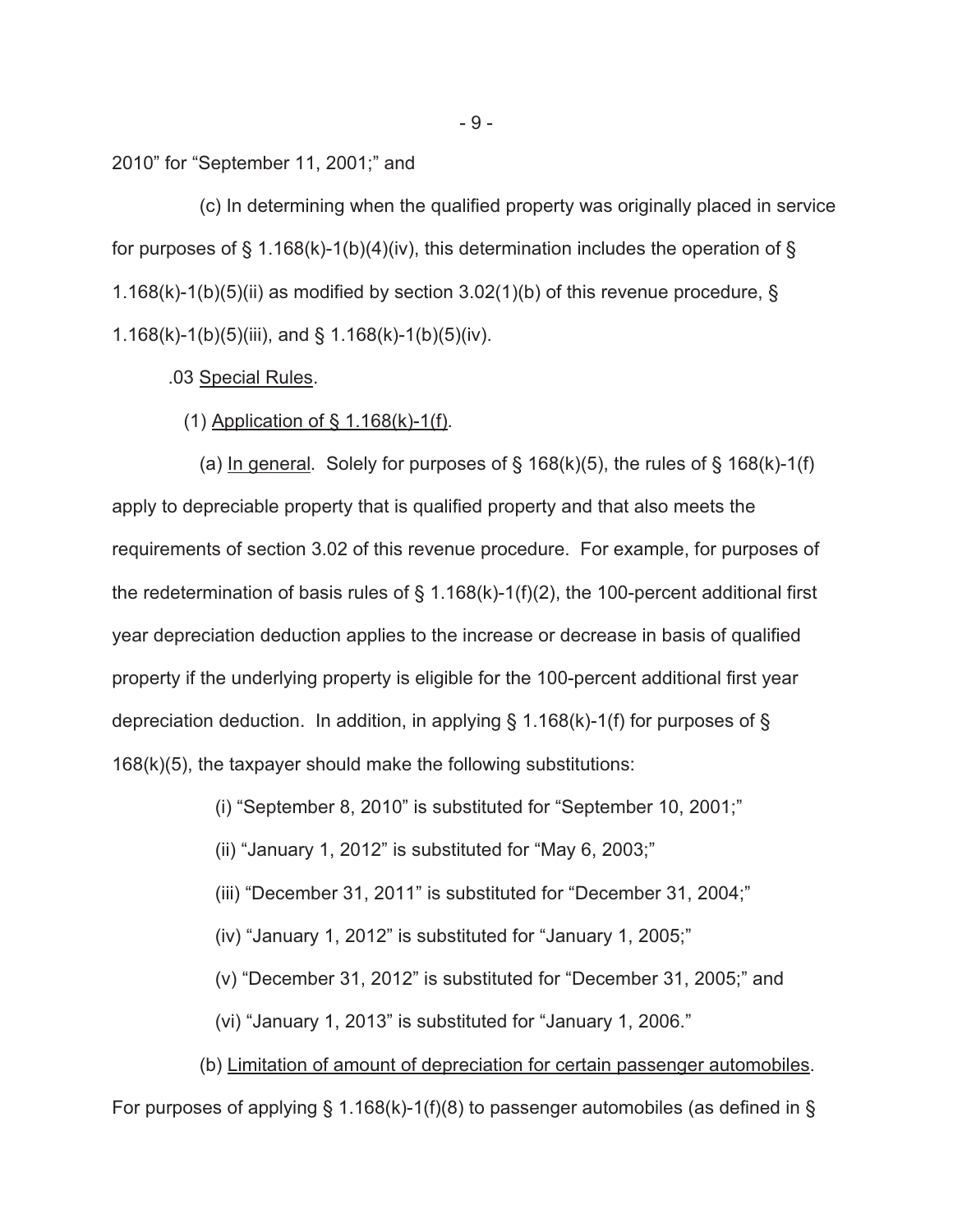$280F(d)(5)$ ), the limitation under § 280F(a)(1)(A)(i) is increased by \$8,000 for a passenger automobile that is eligible for the 100-percent additional first year depreciation deduction.

 (2) Property described in § 168(k)(2)(B). For property that is qualified property solely by reason of § 168(k)(2)(B)(i) and that is eligible for the 100-percent additional first year depreciation deduction, only the property's adjusted basis attributable to the manufacture, construction, or production before January 1, 2013, is eligible for the 100 percent additional first year depreciation deduction. Section 168(k)(2)(B)(ii).

 (3) Qualified restaurant property and qualified retail improvement property. Qualified property that meets the definition of both qualified leasehold improvement property (as defined in  $\S$ § 168(e)(6), 168(k)(3), and 1.168(k)-1(c)) and qualified restaurant property (as defined in § 168(e)(7)) or qualified retail improvement property (as defined in § 168(e)(8)) is eligible for the 50-percent or 100-percent additional first year depreciation deduction (assuming all other requirements in § 168(k) are met). For example, if in 2011 a taxpayer constructs and places in service qualified property that is an improvement to a restaurant building and that improvement meets the definition of both qualified restaurant property and qualified leasehold improvement property, the improvement is eligible for the 100-percent additional first year depreciation deduction (assuming all other requirements in § 168(k) are met). However, if in 2011 a taxpayer constructs and places in service a new restaurant building, that building is not qualified leasehold improvement property and is not eligible for any additional first year depreciation deduction.

(4) Mid-quarter convention. The depreciable basis (as defined in § 1.168(d)-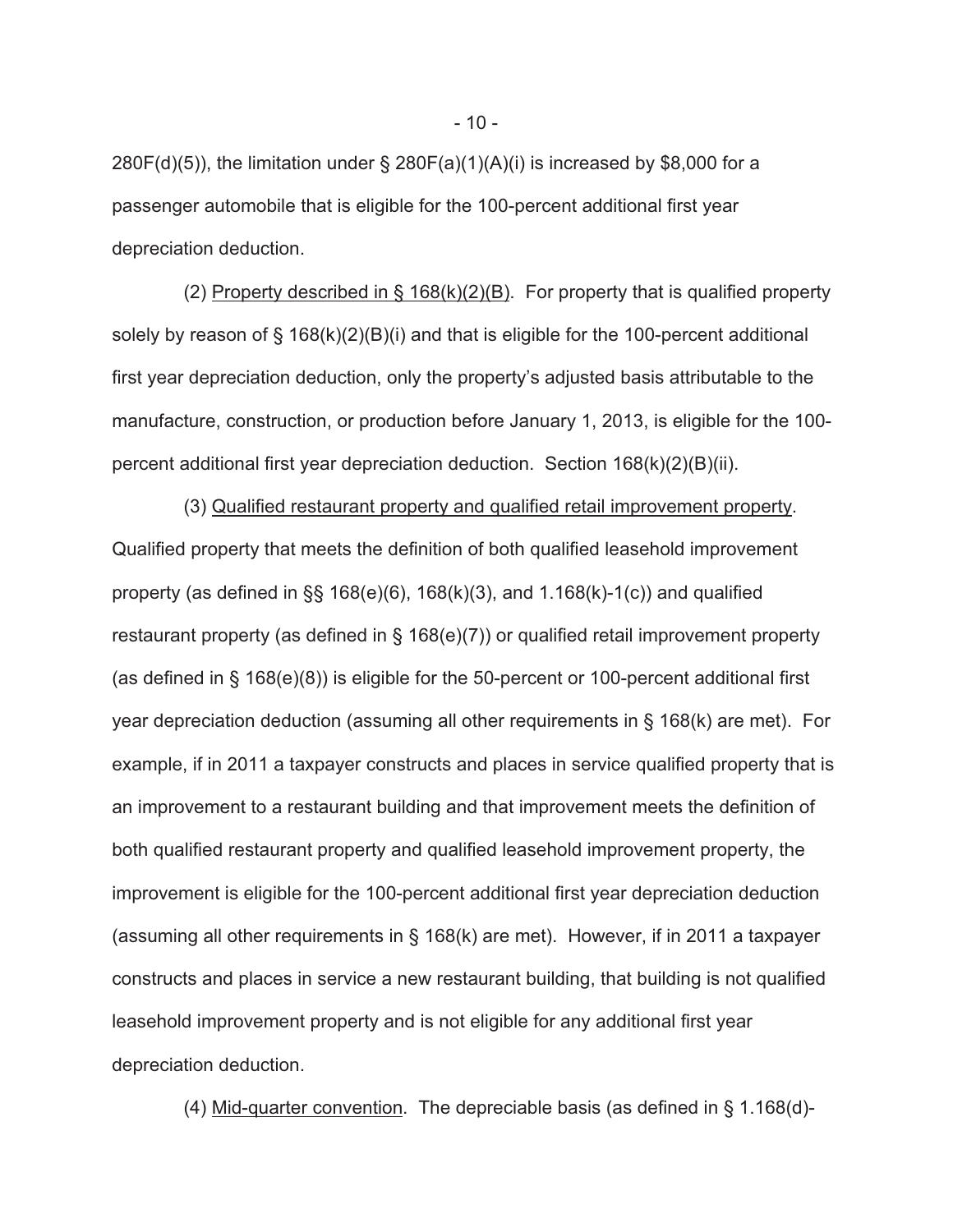1(b)(4)) of qualified property that is eligible for any additional first year depreciation deduction is taken into account in determining whether the mid-quarter convention applies to the property placed in service during the taxable year.

(5) Coordination with other Code sections.

 (a) Tax credits and section 1603 payments. Except for the rehabilitation credit under § 47, the 100-percent additional first year depreciation deduction is determined for qualified property eligible for the 100-percent additional first year depreciation deduction after the reduction to the property's basis by the amount of any credits claimed for the property that require an adjustment to basis (for example, the disabled access credit under  $\S$  44 or the energy credit under  $\S$  48) or any payments received for specified energy property under § 1603 of the American Recovery and Reinvestment Tax Act of 2009, Division B, Pub. L. 111-5, 123 Stat. 115 (section 1603 payments). For the treatment of the rehabilitation credit and the 100-percent additional first year depreciation deduction, a rule similar to the rule in  $\S$  1.168(k)-1(f)(10) applies.

(b) Application of  $\S$  50(d)(5). For purposes of applying  $\S$  50(d)(5), the shortest recovery period under § 168 that is applicable to qualified property eligible for the 100-percent additional first year depreciation deduction is the recovery period assigned to that property under § 168(c).

(c) Section 280F(a) limitations on passenger automobiles.

(i) In general. If the unadjusted depreciable basis (as defined in  $\S$  1.168(b)- $1(a)(3)$ ) of a passenger automobile (as defined in § 280F(d)(5)) that is qualified property eligible for the 100-percent additional first year depreciation deduction exceeds the first year limitation amount under  $\S$  280F(a)(1)(A)(i), the excess amount is the unrecovered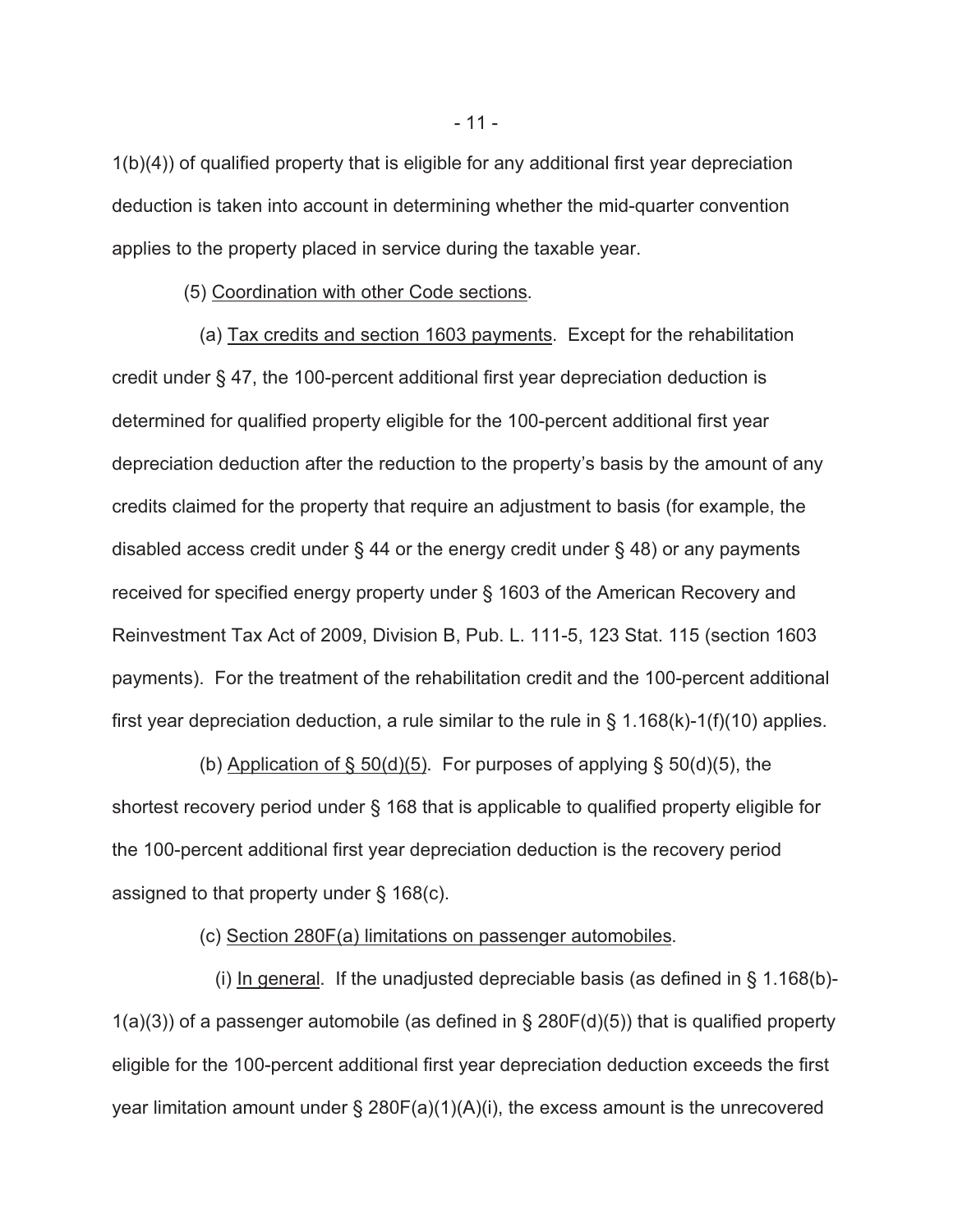basis of the passenger automobile for purposes of § 280F(a)(1)(B)(i) and, therefore, is treated as a deductible expense in the first taxable year succeeding the end of the recovery period subject to the limitation under  $\S$  280F(a)(1)(B)(ii). For example, if a calendar-year taxpayer places in service in December 2010 a passenger automobile that cost \$20,000, is not a truck or van, and is eligible for the 100-percent additional first year depreciation deduction, the 100-percent additional first year depreciation deduction for this property is limited to  $$11,060$  under § 280F(a)(1)(A)(i) (see Table 7 of Rev. Proc. 2011-21, 2011-12 I.R.B. 560) and the excess amount of \$8,940 is recovered by the taxpayer beginning in taxable year 2016, subject to the limitation under § 280F(a)(1)(B)(ii).

 (ii) Safe harbor method of accounting. To mitigate the anomalous result that occurs in the taxable years subsequent to the placed-in-service year and before the first taxable year succeeding the end of the recovery period for a passenger automobile that is qualified property eligible for the 100-percent additional first year depreciation deduction, the Treasury Department and the Service are providing a safe harbor method of accounting under this section 3.03(5)(c)(ii). A taxpayer adopts this safe harbor method of accounting by applying it to deduct depreciation of its passenger automobile (as defined in § 280F(d)(5)) on its federal tax return for the first taxable year succeeding the placed-in-service year of the passenger automobile. For a taxpayer with a passenger automobile that has an unadjusted depreciable basis exceeding the first year limitation amount under  $\S$  280F(a)(1)(A)(i) and that is qualified property eligible for the 100-percent additional first year depreciation, the safe harbor method of accounting operates as follows:

- 12 -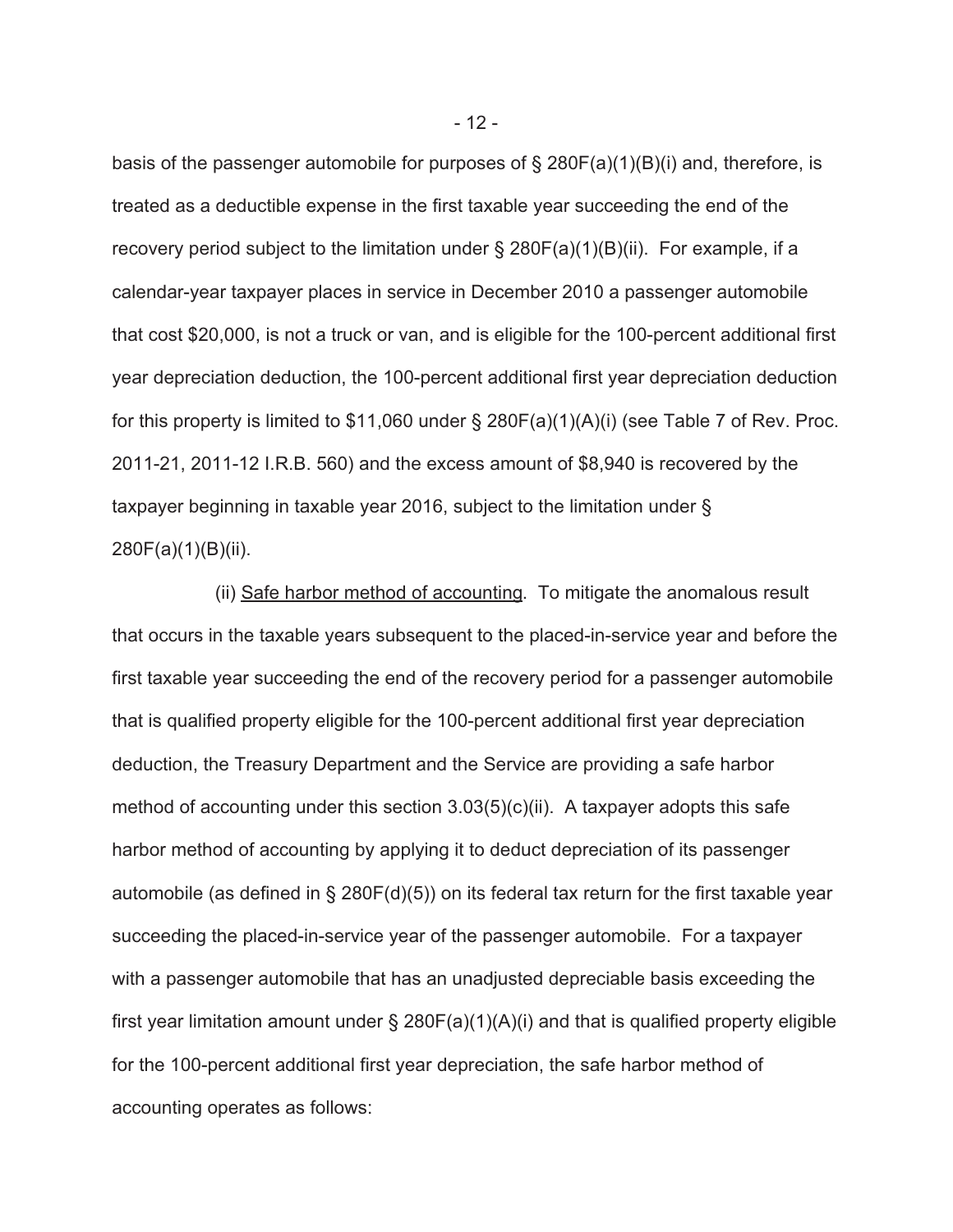(A) In the placed-in-service year of the passenger automobile, the taxpayer will deduct the lesser of the 100-percent additional first year depreciation for the passenger automobile or the first year limitation amount under § 280F(a)(1)(A)(i). See Rev. Proc. 2011-21, 2011-12 I.R.B. 560, for the first year limitation amount under § 280F(a)(1)(A)(i) for a passenger automobile placed in service in 2010 or 2011 if either the 50-percent or 100-percent additional first year depreciation deduction applies.

 (B) Next, the taxpayer will determine the unrecovered basis of the passenger automobile for its placed-in-service year as though the taxpayer claimed the 50-percent, instead of the 100-percent, additional first year depreciation for the passenger automobile. For this purpose, the unrecovered basis is equal to the depreciation that would be allowable for the passenger automobile had the taxpayer claimed the 50-percent additional first year depreciation deduction less the amount determined under section 3.03(5)(c)(ii)(A) of this revenue procedure.

 (C) If there is any unrecovered basis for the passenger automobile in its placed-in-service year (as determined under section 3.03(5)(c)(ii)(B) of this revenue procedure), the taxpayer will determine the depreciation deductions for the passenger automobile for the taxable years subsequent to the placed-in-service year as though the taxpayer claimed the 50-percent, instead of the 100-percent, additional first year depreciation for the passenger automobile, subject to the limitation amounts under §  $280F(a)(1)(A)$ . Accordingly, for purposes of § 1.168(k)-1(d)(2), the remaining adjusted depreciable basis of the passenger automobile is equal to its unadjusted depreciable basis reduced by the amount of the 50-percent additional first year depreciation deemed allowed or allowable, whichever is greater, for the passenger automobile.

- 13 -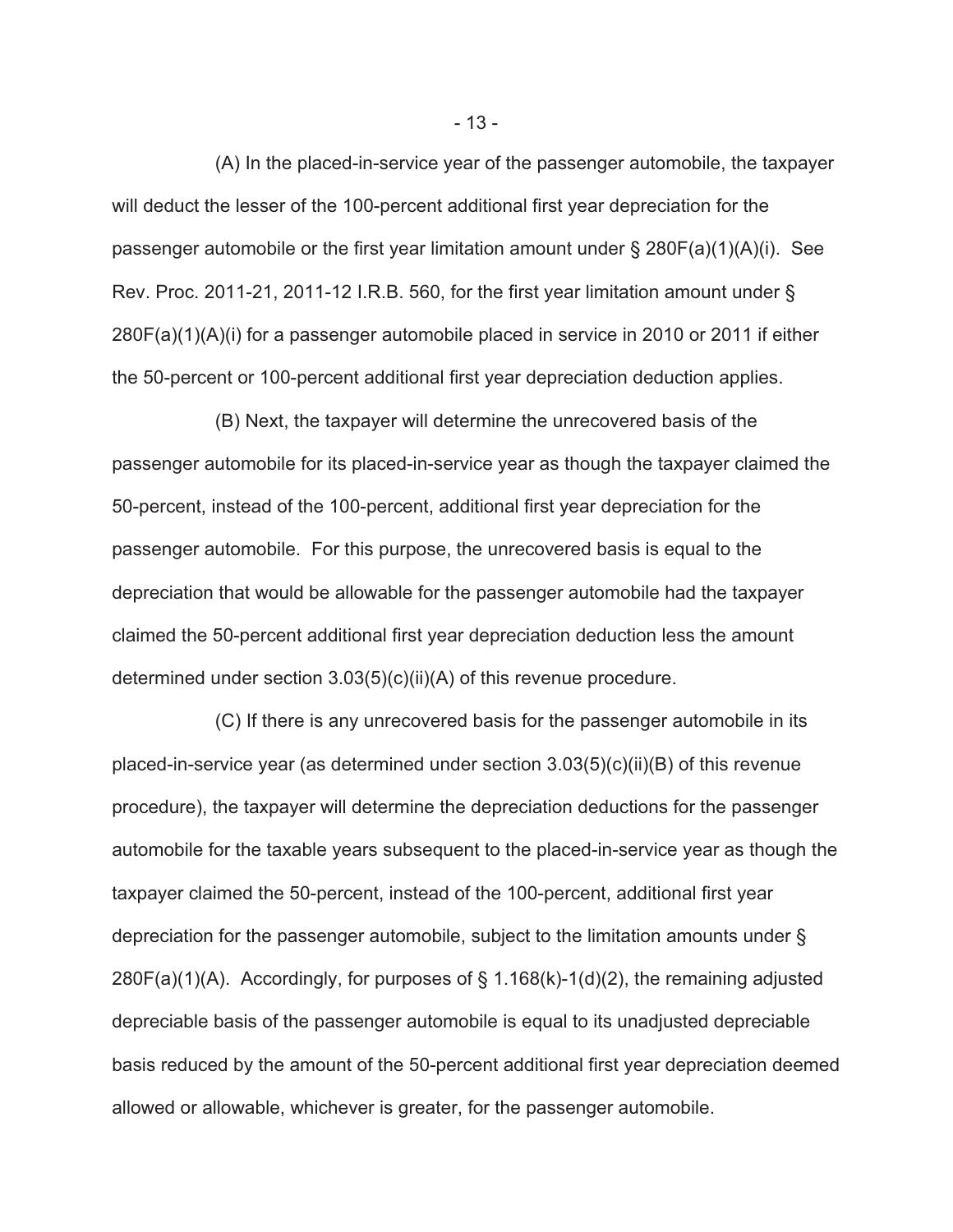(D) If there is no unrecovered basis for the passenger automobile in its placed-in-service year (as determined under section 3.03(5)(c)(ii)(B) of this revenue procedure), the taxpayer will determine the depreciation deduction for the passenger automobile for any 12-month taxable year subsequent to the placed-in-service year by multiplying the adjusted depreciable basis (as defined in  $\S$  1.168(b)-1(a)(4)) of the passenger automobile by the applicable depreciation rate for each taxable year (as determined under sections 6.03, 6.04, 6.05, and 6.06 of Rev. Proc. 87-57, 1987-2 C.B. 687, 692). If any taxable year is less than 12 months, the depreciation deduction determined under this section 3.03(5)(c)(ii)(D) must be adjusted for a short taxable year (for further guidance, see Rev. Proc. 89-15, 1989-1 C.B. 816). The taxpayer must not use the optional depreciation tables for computing the depreciation deductions for the passenger automobile. For purposes of determining the applicable depreciation rate, the applicable depreciation method is the method under § 168(b), and the applicable convention is the convention under § 168(d), that would apply in the placed-in-service year for the passenger automobile had the taxpayer claimed the 50-percent additional first year depreciation deduction.

.04 Examples.

 (1) Example 1 -- Acquired property and self-constructed property not eligible for the 100-percent additional first year depreciation deduction. In June 2008, X began constructing an electric generation power plant for its own use. In February 2009, prior to the completion of the power plant, X and Y (an unrelated party) entered into a written binding contract under which X transferred the rights to own and use this power plant to Y for \$2 million. On March 1, 2009, Y began construction to complete the power plant.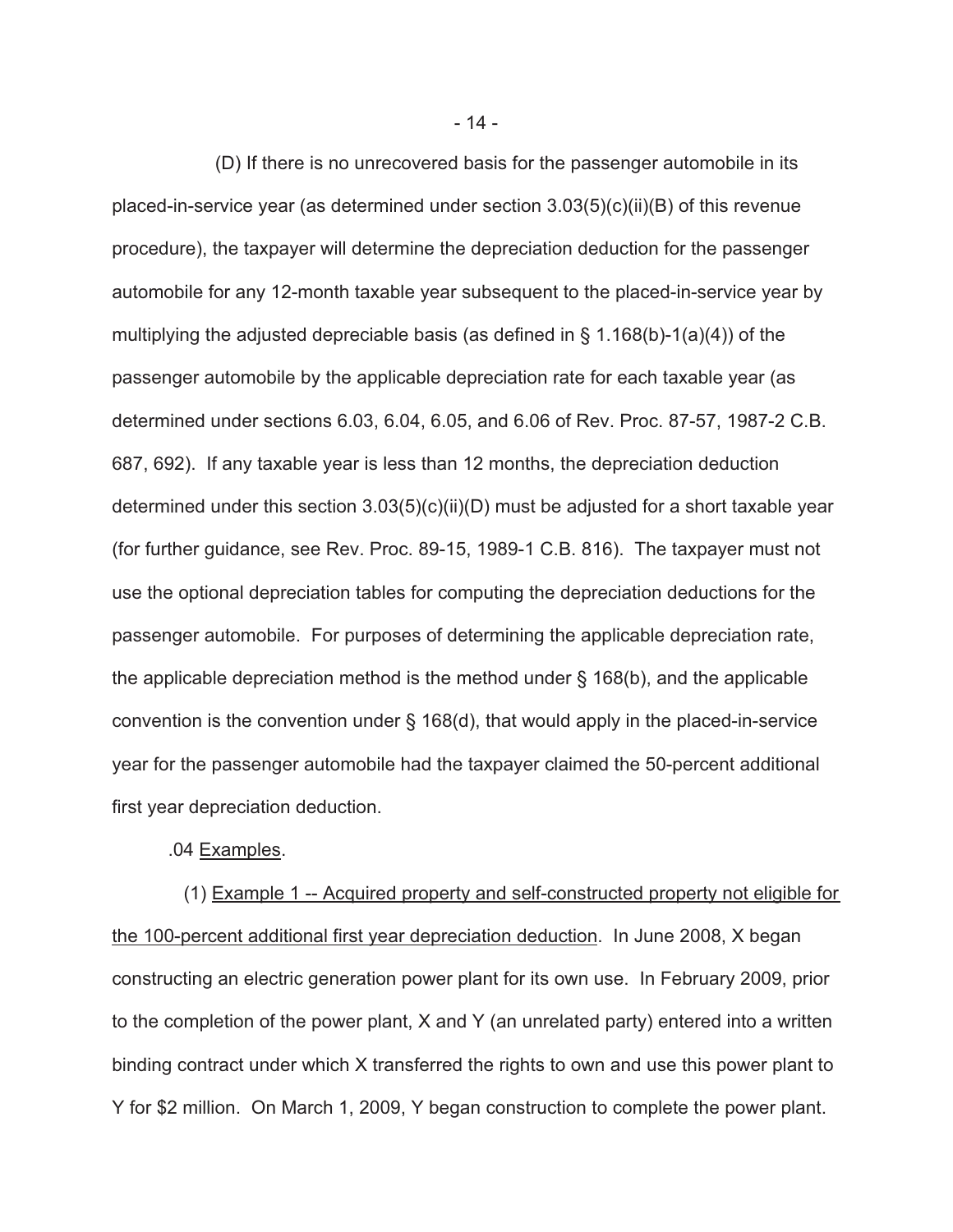Between March 2009 and August 2010, Y incurred another \$10 million to complete the construction of the power plant. This \$10 million includes amounts for acquired components that were acquired by Y pursuant to written binding contracts entered into after March 1, 2009, and for self-constructed components, the construction, manufacturing, or production of which began after March 1, 2009. Y completed construction of the power plant in August 2010. On October 1, 2010, Y placed the power plant in service. The power plant is included in asset class 49.13 of Rev. Proc. 87-56, 1987-2 C.B. 674, and has a recovery period of 20 years under § 168(c).

 First, Y must determine if the power plant is qualified property and if its components are qualified property. Y acquired the \$2 million portion of the total \$12 million unadjusted depreciable basis pursuant to a written binding contract entered into after December 31, 2007. Further, Y began construction to complete the power plant after December 31, 2007, and all of its components were self-constructed beginning, or acquired pursuant to written binding contracts entered into, after December 31, 2007. Also, the original use of the power plant began with Y after December 31, 2007, and Y placed the power plant in service before January 1, 2014 (the power plant is property described in  $\S$  168(k)(2)(B)). Thus, the power plant is qualified property and all of its components are qualified property.

Y must next determine if the power plant and any of its components are eligible for the 100-percent additional first year depreciation deduction. Because X and Y are not related parties, the transaction between X and Y will not be a disqualified transaction pursuant to  $\S$  1.168(k)-1(b)(4)(iv), as modified by section 3.02(3) of this revenue procedure. Although the original use of the power plant began with Y after

- 15 -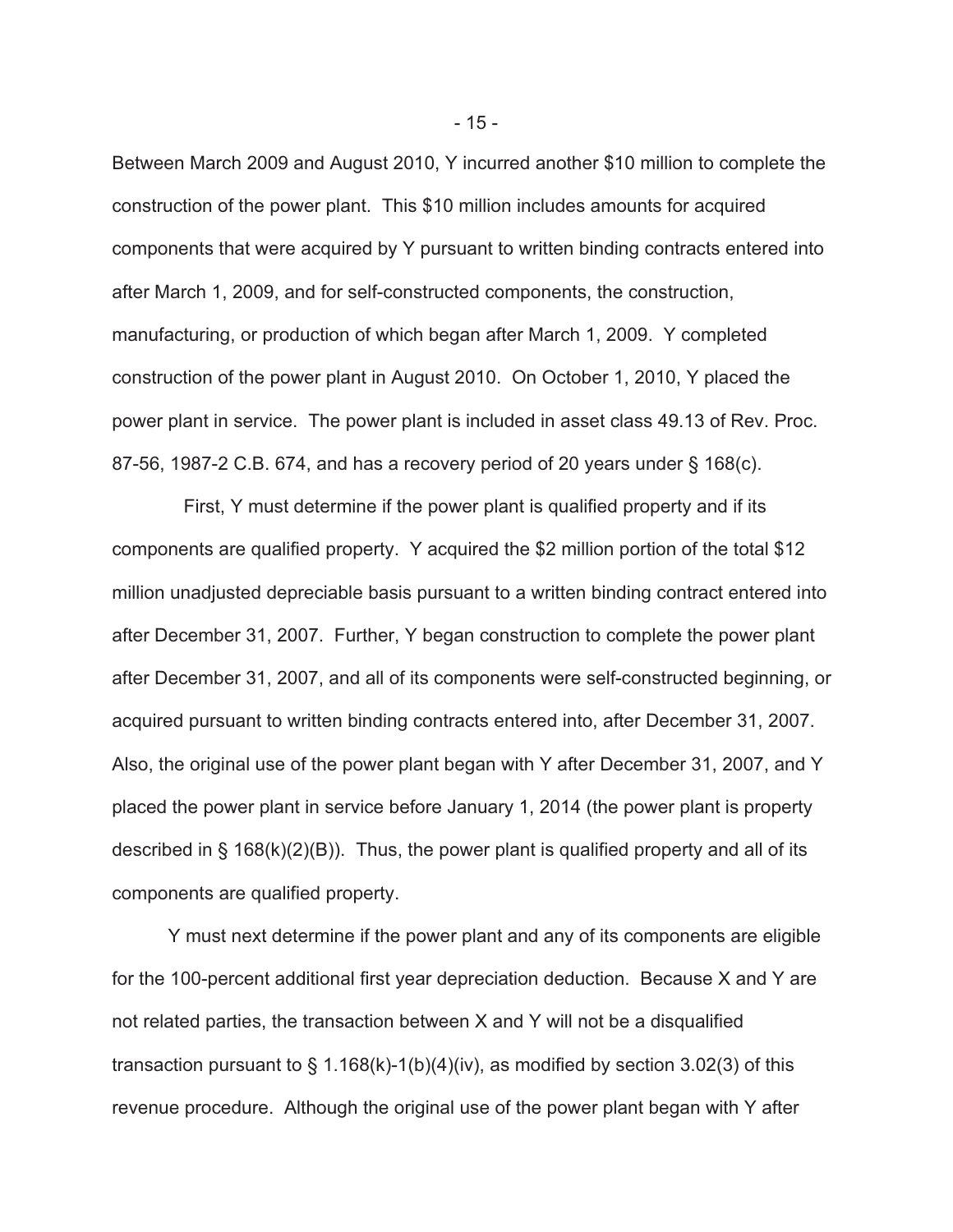September 8, 2010, and Y placed the power plant in service after September 8, 2010, and before January 1, 2013 (the power plant is property described in § 168(k)(2)(B)), the power plant does not meet the acquisition rule in  $\S$  168(k)(5) and section 3.02(1)(a) of this revenue procedure. Y acquired the \$2 million portion of the total \$12 million unadjusted depreciable basis before September 9, 2010. Further, Y began construction to complete the power plant before September 9, 2010, and Y acquired or selfconstructed all of the components to complete the construction of the power plant before September 9, 2010. Accordingly, Y's total expenditures of \$12 million for the power plant do not qualify for the 100-percent additional first year depreciation deduction. Instead, Y's total expenditures of \$12 million for the power plant qualify for the 50-percent additional first year depreciation deduction.

 (2) Example 2 -- Acquired property and self-constructed property partially eligible for the 100-percent additional first year depreciation deduction. In August 2009, X began constructing an electric generation power plant for its own use. On September 1, 2010, prior to the completion of the power plant, X and Y (an unrelated party) entered into a written binding contract and X transferred the rights to own and use this power plant to Y for \$5 million. On September 15, 2010, Y began construction to complete the power plant. Between September 15, 2010, and November 2011, Y incurred another \$10 million to complete the construction of the power plant. This \$10 million includes amounts for acquired components that were acquired by Y after September 15, 2010, and for self-constructed components, the construction, manufacturing, or production of which began after September 15, 2010. All acquired components to complete the construction of the power plant were acquired by Y pursuant to written binding contracts

- 16 -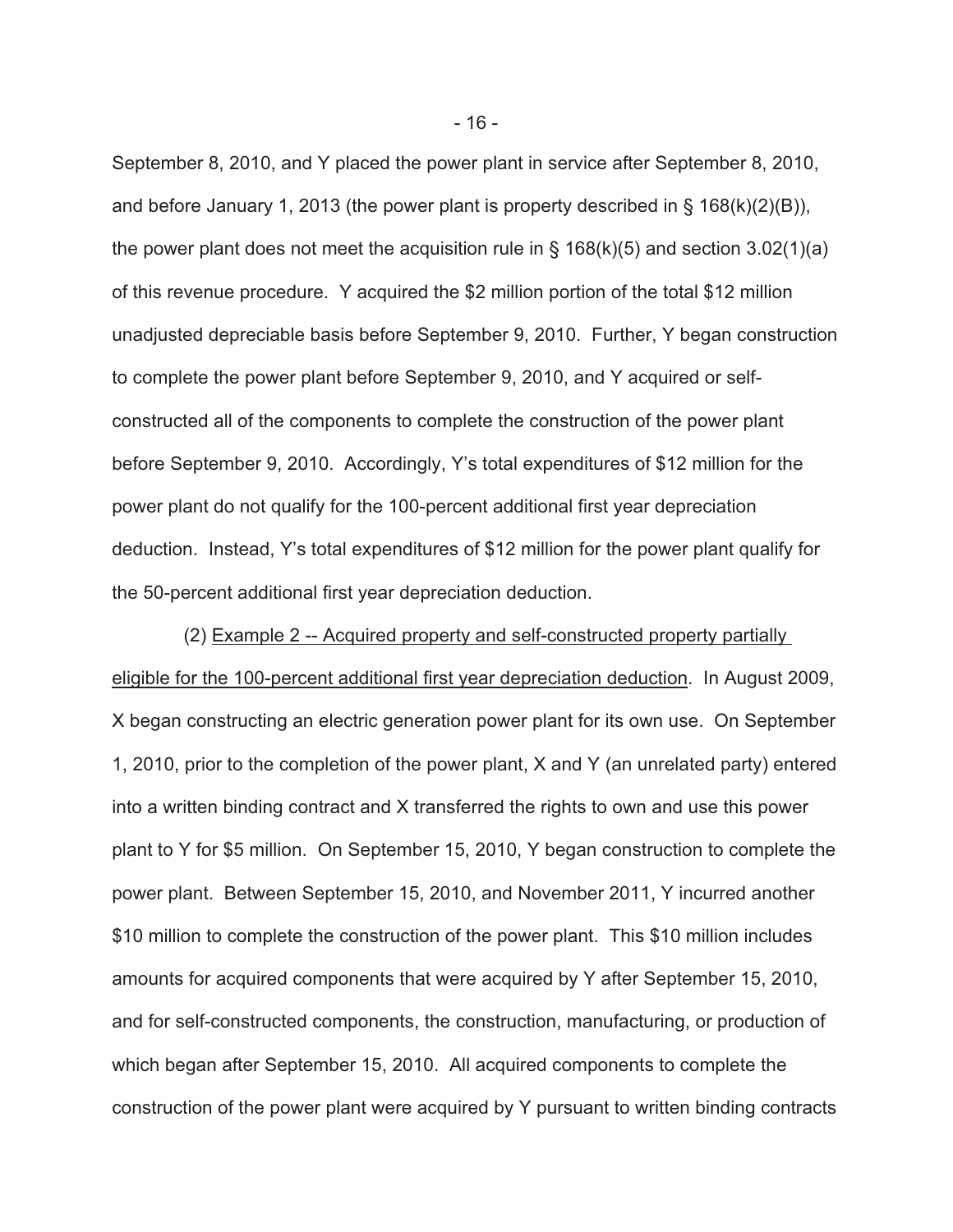entered into after September 1, 2010. Y completed construction of the power plant in November 2011. On December 15, 2011, Y placed the power plant in service. The power plant is included in asset class 49.13 of Rev. Proc. 87-56, and has a recovery period of 20 years under § 168(c).

 First, Y must determine if the power plant is qualified property and if its components are qualified property. Y acquired the \$5 million portion of the total \$15 million unadjusted depreciable basis pursuant to a written binding contract entered into after December 31, 2007. Further, Y began construction to complete the power plant after December 31, 2007, and all of its components were self-constructed beginning, or acquired pursuant to written binding contracts entered into, after December 31, 2007. Also, the original use of the power plant began with Y after December 31, 2007, and Y placed the power plant in service before January 1, 2014 (the power plant is property described in  $\S$  168(k)(2)(B)). Thus, the power plant and its components are qualified property.

Y must next determine if the power plant and any of its components are eligible for the 100-percent additional first year depreciation deduction. X and Y are not related parties; therefore, the transaction between X and Y will not be a disqualified transaction pursuant to  $\S$  1.168(k)-1(b)(4)(iv), as modified by section 3.02(3) of this revenue procedure. Although the original use of the power plant began with Y after September 8, 2010, and Y placed the power plant in service after September 8, 2010, and before January 1, 2013 (the power plant is property described in § 168(k)(2)(B)), not all of Y's total expenditures of \$15 million qualify for the 100-percent additional first year depreciation deduction. Given that Y acquired the \$5 million portion of the total \$15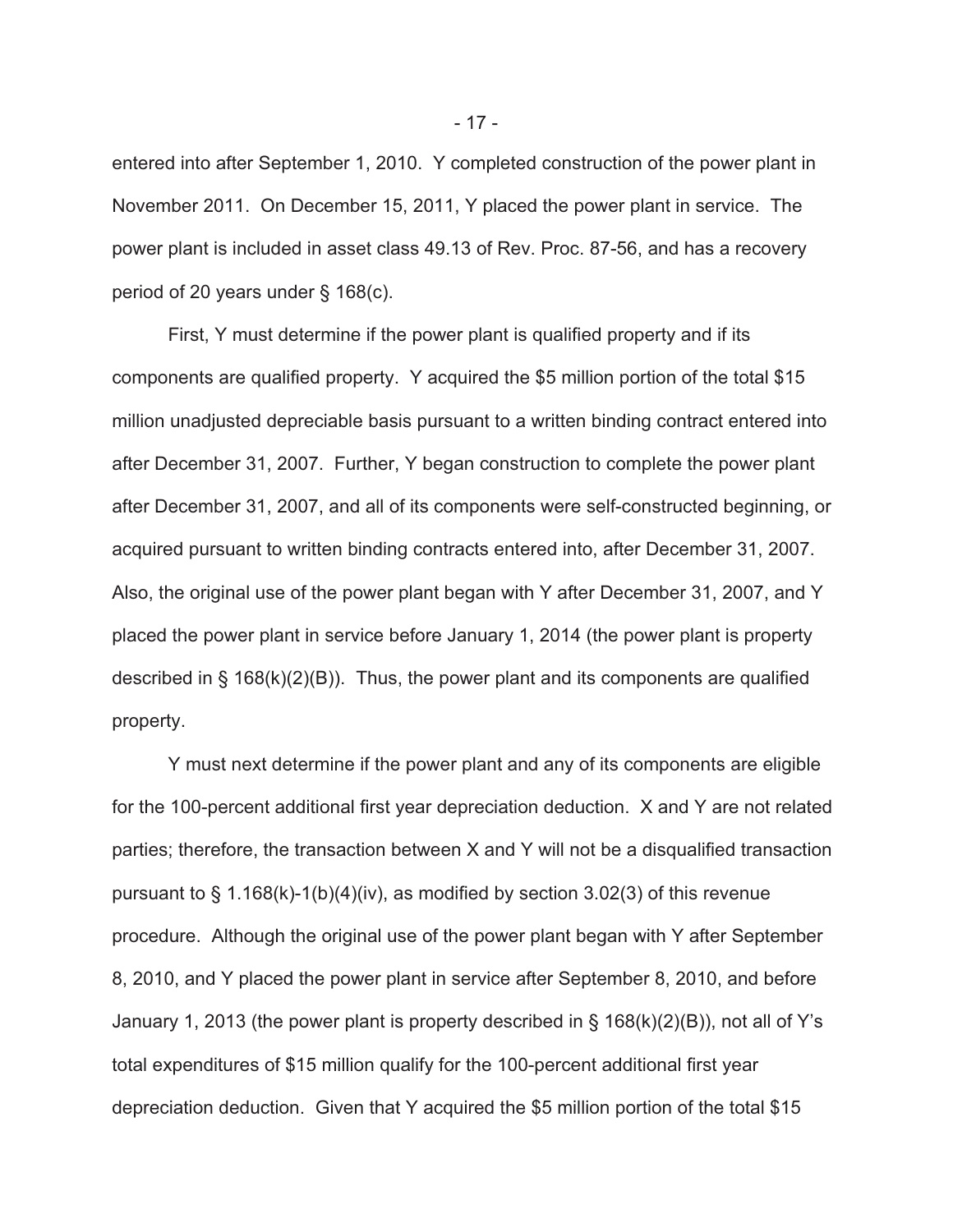million unadjusted depreciable basis before September 9, 2010, that portion qualifies only for the 50-percent additional first year depreciation deduction. However, because Y began construction to complete the power plant after September 8, 2010, and Y acquired or began self-constructing all of the components to complete the construction of the power plant after September 8, 2010, the \$10 million portion of the total \$15 million unadjusted depreciable basis qualifies for the 100-percent additional first year depreciation deduction.

 (3) Example 3 – Component election made. X, a calendar-year taxpayer, began constructing a ship for its own use in March 2010. Between March 2010 and June 2012, X incurred \$25 million to complete the construction of the ship. This \$25 million includes \$15 million for acquired components that were acquired by X after September 8, 2010, and before January 1, 2013, and for self-constructed components, the construction, manufacturing, or production of which began after September 8, 2010, and before January 1, 2013 (the ship is property described in § 168(k)(2)(B)). All acquired components of the ship were acquired by X pursuant to written binding contracts entered into after March 2010. The original use of all components of the ship commences with X. X completed construction of the ship in June 2012, and placed it in service in August 2012. On its 2012 federal tax return, X makes the election provided under section 3.02(2)(b) of this revenue procedure. The ship is included in asset class 00.28 of Rev. Proc. 87-56, and has a recovery period of 10 years under § 168(c).

First, X must determine if the ship is qualified property and if its components are qualified property. X began construction of the ship after December 31, 2007, and all of its components were self-constructed beginning, or acquired pursuant to written binding

- 18 -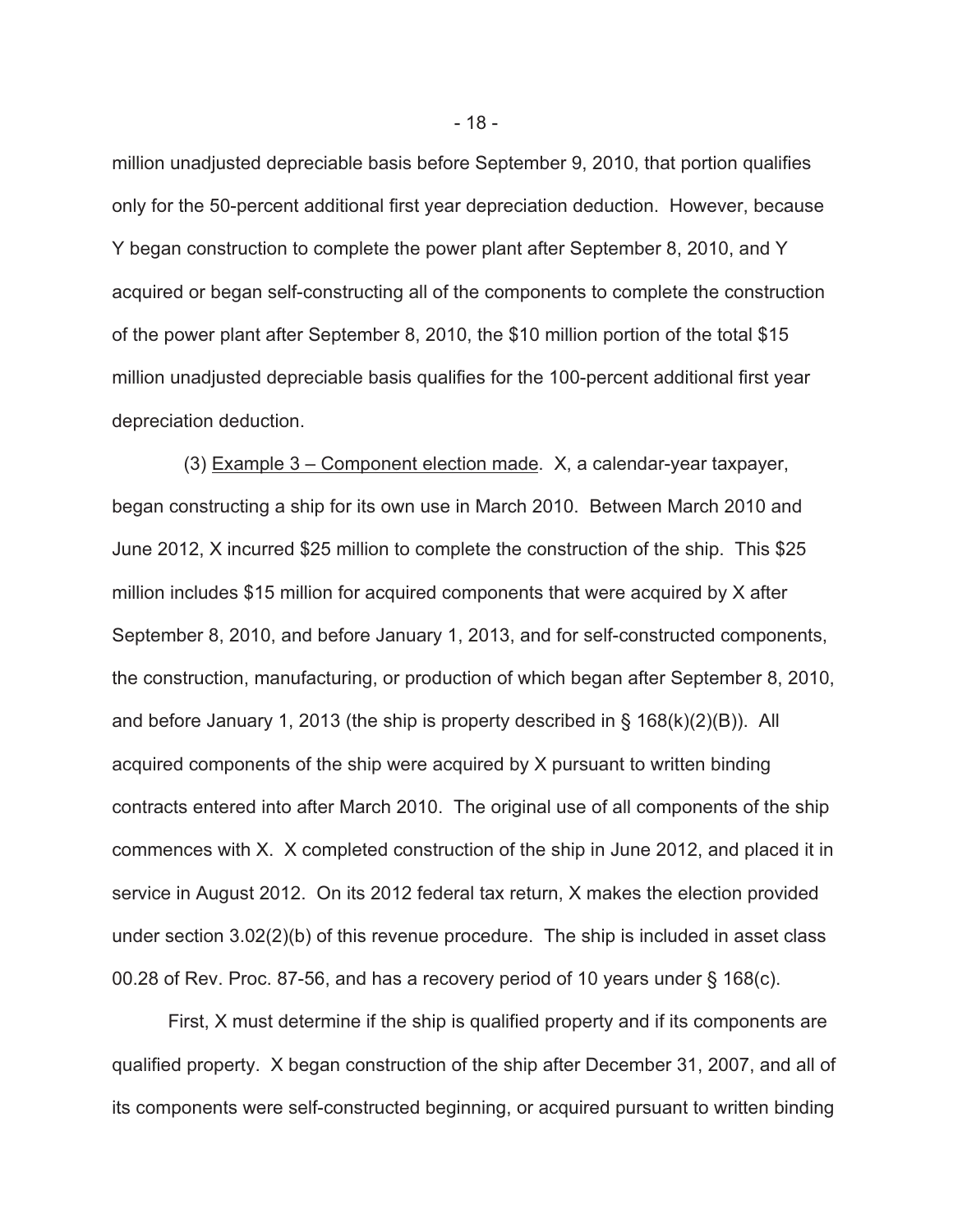contracts entered into, after December 31, 2007. Also, the original use of the ship began with X after December 31, 2007, and X placed the ship in service before January 1, 2014 (the ship is property described in  $\S$  168(k)(2)(B)). Thus, the ship and its components are qualified property.

X must next determine if the ship and any of its components are eligible for the 100-percent additional first year depreciation deduction. Although the original use of the ship began with X after September 8, 2010, and X placed the ship in service after September 8, 2010, and before January 1, 2013 (the ship is property described in § 168(k)(2)(B)), not all of X's total expenditures of \$25 million qualify for the 100-percent additional first year depreciation deduction. X began construction of the ship before September 9, 2010, but made the election provided under section 3.02(2)(b) of this revenue procedure. As a result, the \$15 million portion (of the total \$25 million unadjusted depreciable basis for the ship) incurred for the components that were acquired or self-constructed by X after September 8, 2010, and before January 1, 2013, qualifies for the 100-percent additional first year depreciation deduction. The remaining \$10 million portion of the total \$25 million unadjusted depreciable basis qualifies only for the 50-percent additional first year depreciation deduction.

 (4) Example 4 – Component election not made. The facts are the same as in Example 3, except X did not make the election provided under section 3.02(2)(b) of this revenue procedure on its 2012 federal tax return. As a result, X's total expenditures of \$25 million for the ship do not qualify for the 100-percent additional first year depreciation deduction. Although the original use of the ship began with X after September 8, 2010, and X placed the ship in service after September 8, 2010, and

- 19 -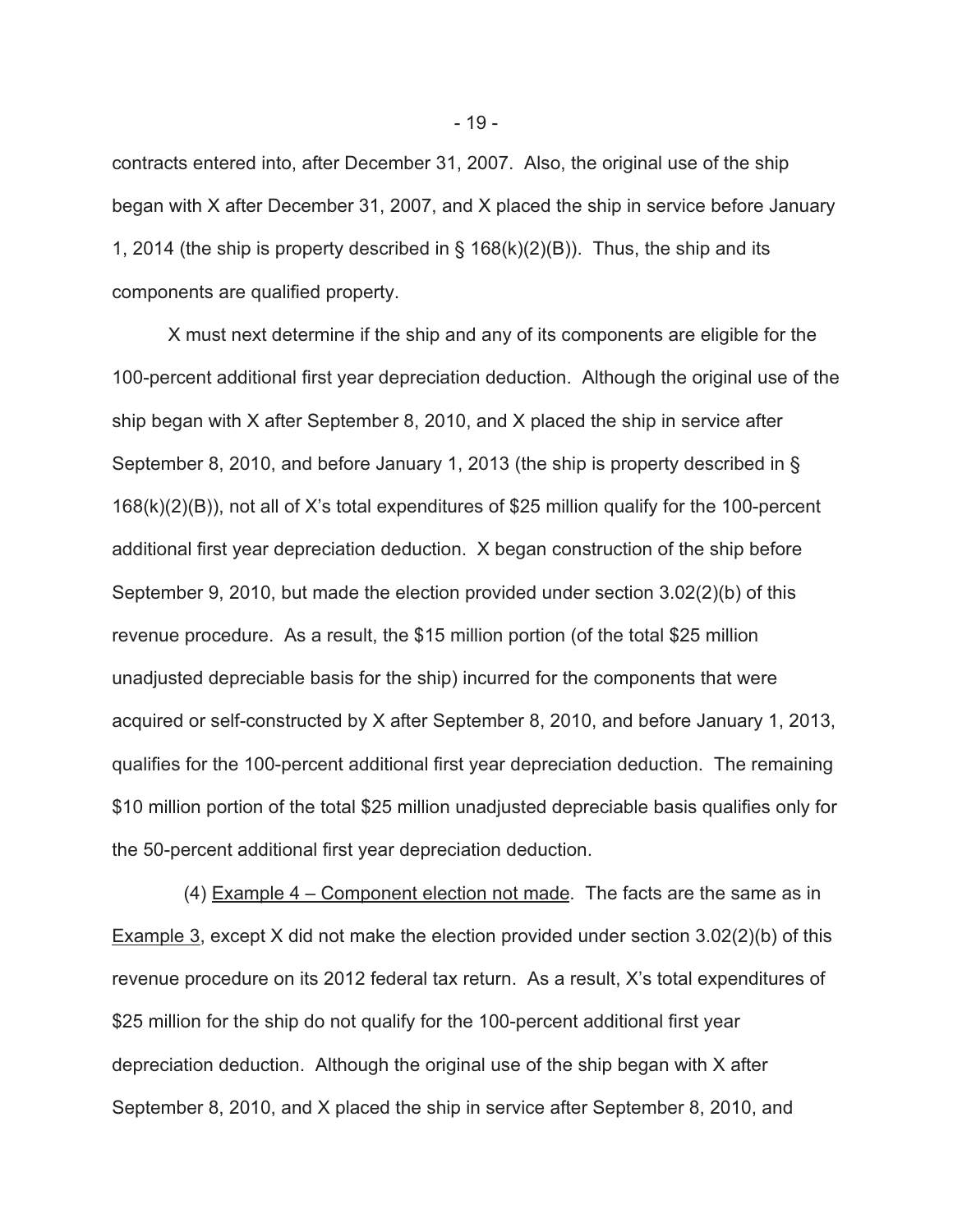before January 1, 2013 (the ship is property described in § 168(k)(2)(B)), the ship does not meet the acquisition rule in § 168(k)(5) and section 3.02(1)(a) of this revenue procedure because X began construction of the ship before September 9, 2010. Accordingly, X's total expenditures of \$25 million for the ship qualify only for the 50 percent additional first year depreciation deduction.

 (5) Example 5 – Application of § 280F(a) safe harbor method of accounting when there is unrecovered basis. In December 2010, X, a calendar-year taxpayer, purchased and placed in service for use in its business a new passenger automobile that cost \$20,000. The passenger automobile is not a truck or van, is 5-year property under § 168(e), and is eligible for the 100-percent additional first year depreciation deduction. X does not claim any § 179 deduction for the passenger automobile. For 2010, X deducts \$11,060 for the 100-percent additional first year depreciation for this property, which is the depreciation limitation for 2010 under  $\S$  280F(a)(1)(A)(i) (see Table 7 in Rev. Proc. 2011-21). X adopts the safe harbor method of accounting provided in section 3.03(5)(c)(ii) of this revenue procedure.

Under the safe harbor method of accounting, X is deemed to have claimed the 50-percent additional first year depreciation deduction for purposes of determining the unrecovered basis and the remaining adjusted depreciable basis of the passenger automobile. Accordingly, for 2010, the total depreciation allowable for the passenger automobile is deemed to be \$12,000 [(50 percent multiplied by unadjusted depreciable basis of \$20,000) + (20 percent multiplied by the remaining adjusted depreciable basis of \$10,000)]. Thus, the unrecovered basis for the passenger automobile for 2010 is \$940 (\$12,000 deemed depreciation allowable less the \$11,060 depreciation deduction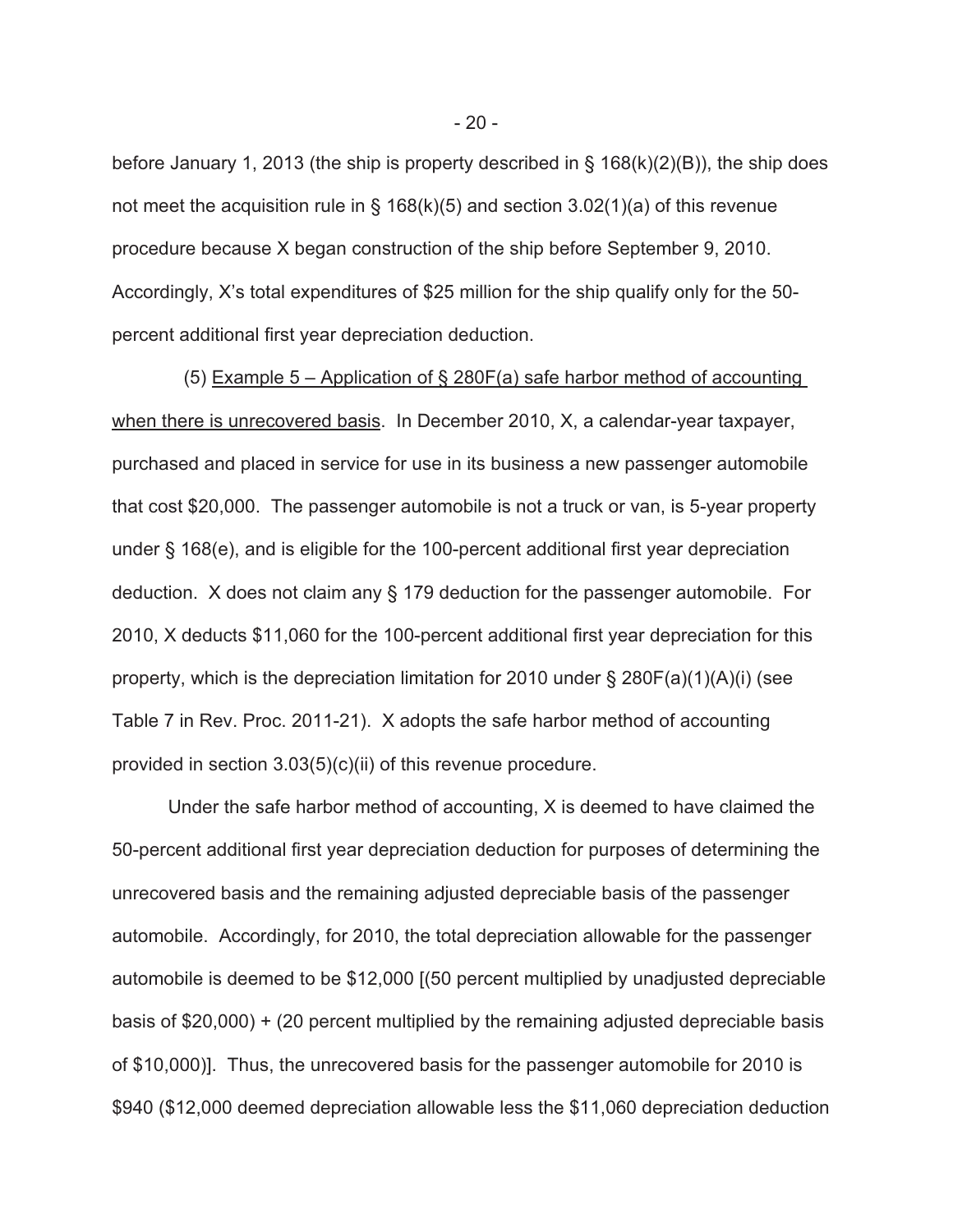for 2010) and that amount is recovered by X beginning in the 2016 taxable year, subject to the limitation under  $\S$  280F(a)(1)(B)(ii).

For 2011, the total depreciation allowable for the passenger automobile is deemed to be \$3,200 (32 percent multiplied by the remaining adjusted depreciable basis of \$10,000). Because this amount is less than the depreciation limitation of \$4,900 for 2011 (see Table 7 in Rev. Proc. 2011-21), X deducts \$3,200 as depreciation on its federal income tax return for the 2011 taxable year.

(6) Example  $6$  – Application of § 280F(a) safe harbor method of accounting when there is no unrecovered basis. The facts are the same as in Example 5, except the cost of the passenger automobile is \$18,400. For 2010, X deducts \$11,060 for the 100-percent additional first year depreciation for this property, which is the depreciation limitation for 2010 under § 280F(a)(1)(A)(i) (see Table 7 in Rev. Proc. 2011-21).

Under the safe harbor method of accounting, X is deemed to have claimed the 50-percent additional first year depreciation deduction for purposes of determining the unrecovered basis and the remaining adjusted depreciable basis of the passenger automobile. As a result, for 2010, the total depreciation allowable for the passenger automobile is deemed to be \$11,040 [(50 percent multiplied by unadjusted depreciable basis of \$18,400) + (20 percent multiplied by the remaining adjusted depreciable basis of \$9,200)]. Thus, there is no unrecovered basis for the passenger automobile for 2010 because the 2010 deemed depreciation allowable of \$11,040 is less than the 2010 depreciation deduction of \$11,060.

Pursuant to section  $3.03(5)(c)(ii)(D)$  of this revenue procedure, X must not use the optional depreciation tables for computing the depreciation deductions for the

- 21 -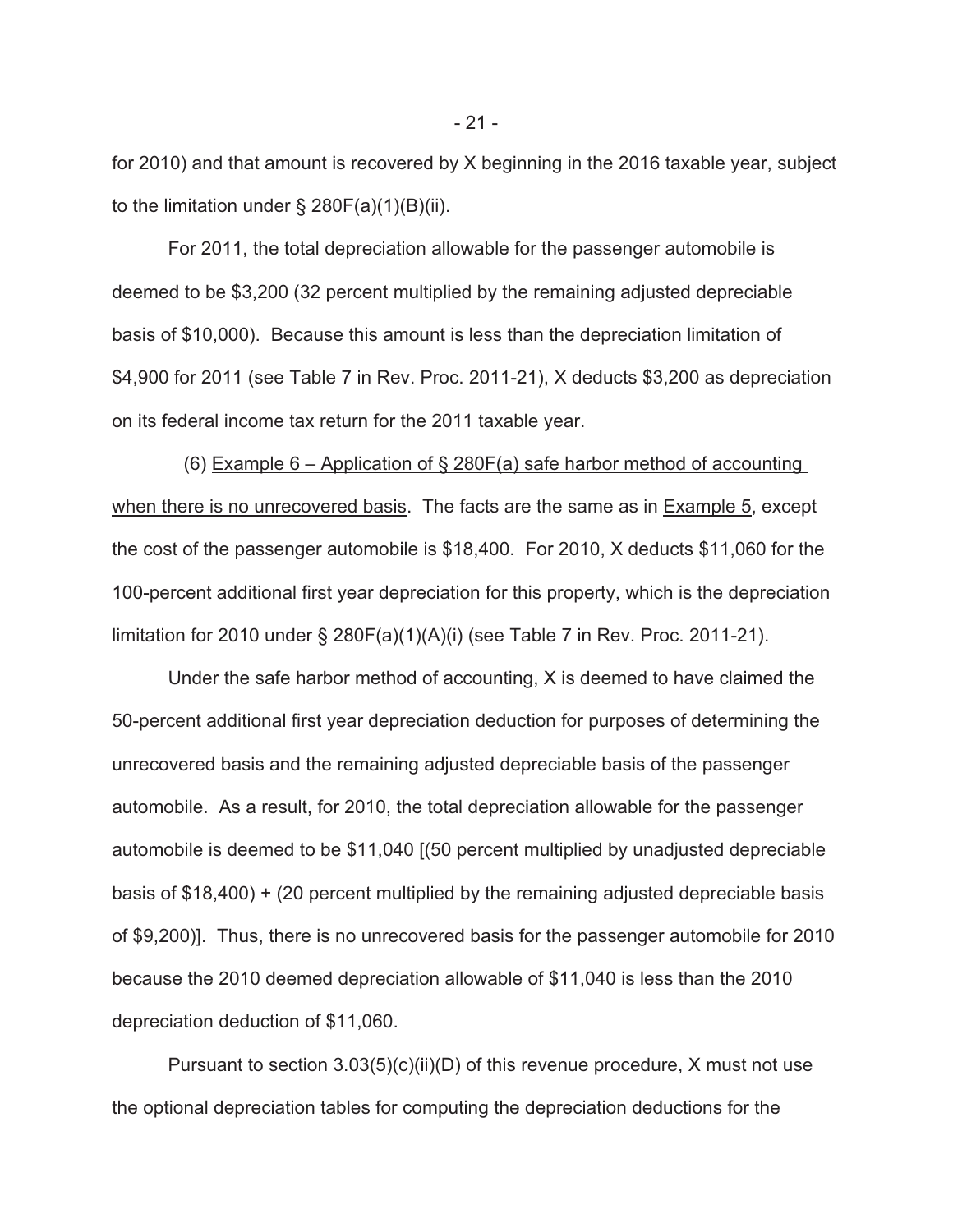passenger automobile for the taxable years subsequent to the placed-in-service year. Therefore, assuming the applicable depreciation method and convention for the passenger automobile is the 200-percent declining balance method and the half-year convention, respectively, the total depreciation allowable for the passenger automobile for 2011 is \$2,936 (40 percent multiplied by the adjusted depreciable basis of \$7,340 [unadjusted depreciable basis of \$18,400 less the total depreciation allowable for prior taxable years of \$11,060]). Because this amount is less than the depreciation limitation of \$4,900 for 2011 (see Table 7 in Rev. Proc. 2011-21), X deducts \$2,936 as depreciation on its federal income tax return for the 2011 taxable year. SECTION 4. ELECTION NOT TO DEDUCT ADDITIONAL FIRST YEAR **DEPRECIATION** 

.01 In General. The election under  $\S$  168(k)(2)(D)(iii) not to deduct additional first year depreciation for a class of property applies to all qualified property that is in that class of property and placed in service in the same taxable year. See § 1.168(k)- 1(e)(1). For example, if a calendar-year taxpayer for its taxable year ending December 31, 2010, makes the election not to deduct additional first year depreciation for 5-year property, all 5-year property placed in service by the taxpayer during its 2010 taxable year is not qualified property under § 168(k)(2) and, therefore, is not eligible for the 50 percent or the 100-percent additional first year depreciation deduction for the 2010 taxable year. However, see section 4.02 of this revenue procedure for a limited exception.

.02 Limited Exception. The Treasury Department and the Service recognize that a taxpayer may have difficulty determining the exact date during a month on which the

- 22 -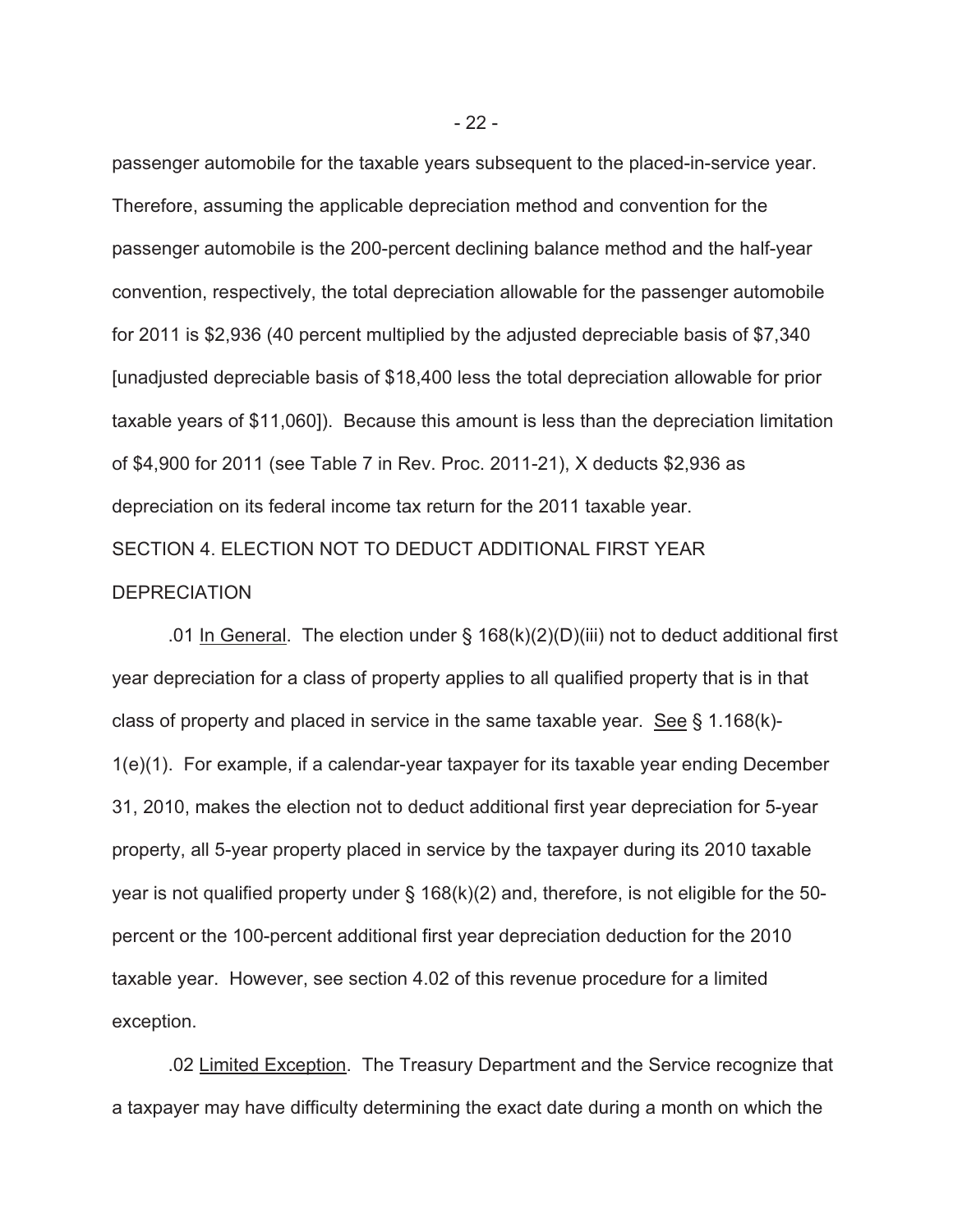taxpayer acquires and places in service property. To minimize disputes regarding whether a taxpayer acquired or placed in service particular property after September 8, 2010, the Treasury Department and the Service will allow a taxpayer to elect to deduct the 50-percent, instead of the 100-percent, additional first year depreciation for all qualified property that is in the same class of property and placed in service by the taxpayer in its taxable year that includes September 9, 2010, provided the taxpayer does not make an election not to deduct additional first year depreciation for that class of property for that taxable year under §  $168(k)(2)(D)(iii)$  or section 5.04 of this revenue procedure. If the taxpayer makes the election under this section 4.02, the allowable additional first year depreciation deduction is determined for the class of property based on the 50-percent additional first year depreciation deduction. For example, if a calendar-year taxpayer for its taxable year ending December 31, 2010, placed in service 5-year property before September 9, 2010, and other 5-year property after September 8, 2010, the taxpayer may elect to claim the 50-percent additional first year depreciation for all of its 5-year property that is qualified property and placed in service during the 2010 taxable year.

.03 Time and Manner for Making Election. The election specified in section 4.02 of this revenue procedure must be made by the due date (including extensions) of the federal tax return for the taxpayer's taxable year that includes September 9, 2010, and must be made in the same manner as the  $\S$  168(k)(2)(D)(iii) election is made. See  $\S$ 1.168(k)-1(e)(3). If a taxpayer has timely filed its federal tax return for the taxpayer's taxable year that includes September 9, 2010, on or before April 18, 2011, see § 301.9100-2(b) of the Procedure and Administration Regulations for an automatic

- 23 -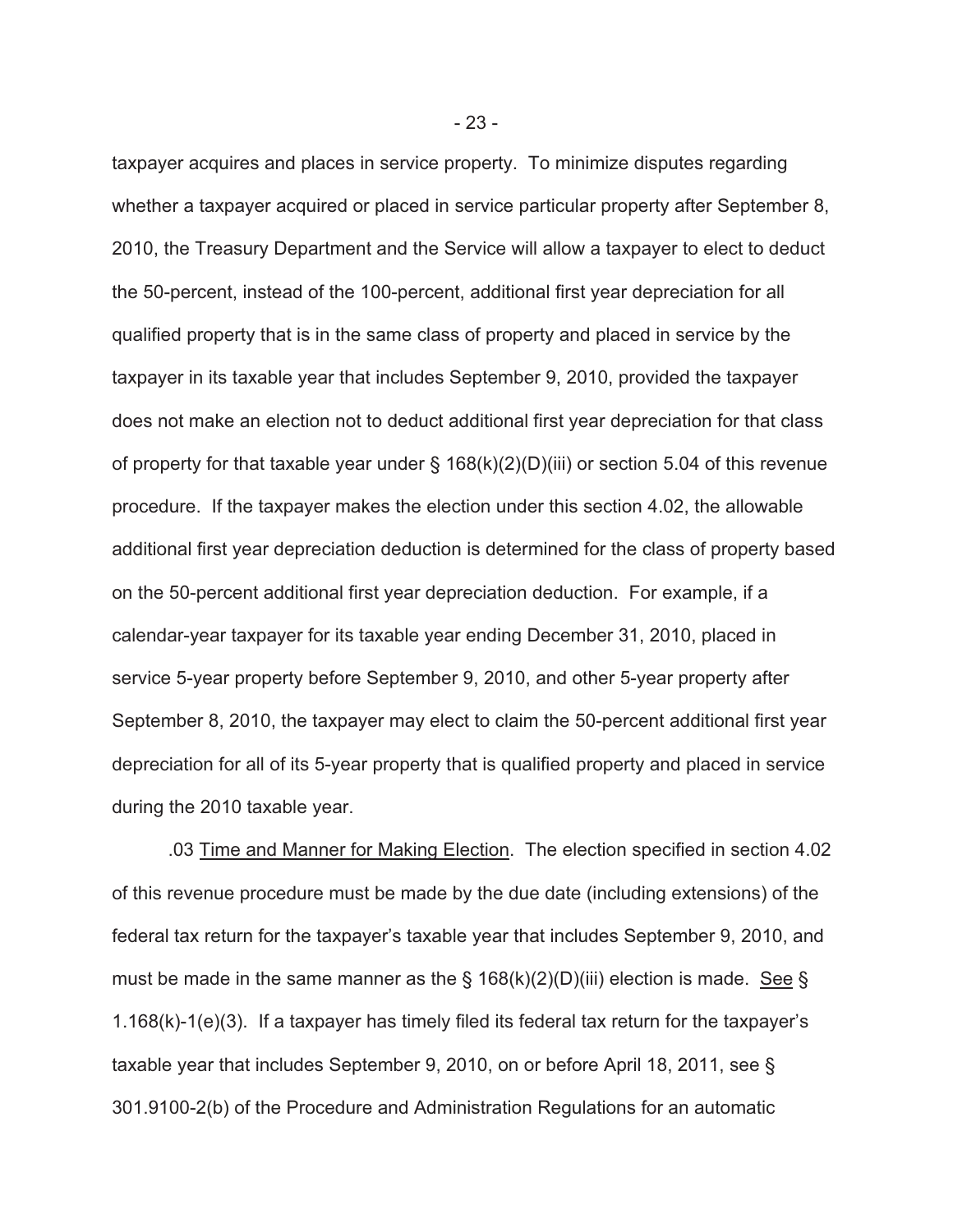extension of 6 months from the due date of that federal return (excluding extensions) to make the election specified in section 4.02 of this revenue procedure.

SECTION 5. SBJA RETROACTIVE APPLICATION OF 50-PERCENT ADDITIONAL FIRST YEAR DEPRECIATION DEDUCTION

 .01 Scope. This section 5 applies to a taxpayer that did not claim the 50-percent additional first year depreciation for some or all qualified property placed in service by the taxpayer after December 31, 2009, on its federal tax return for its taxable year beginning in 2009 and ending in 2010 (2009 taxable year) or its taxable year of less than 12 months beginning and ending in 2010 (2010 short taxable year). For purposes of this section 5:

 (1) Except as provided in section 5.04(3) of this revenue procedure, the term "qualified property" has the same meaning as provided in  $\S$  168(k)(2) before the enactment of the TRUIRJCA;

 (2) The term "2009 qualified property" means qualified property placed in service by the taxpayer before January 1, 2010, in its 2009 taxable year; and

 (3) The term "2010 qualified property" means qualified property placed in service by the taxpayer after December 31, 2009, in its 2009 taxable year or 2010 short taxable year, as applicable.

 .02 No Election Made To Not Deduct 50-Percent Additional First Year Depreciation. If a taxpayer timely filed its federal tax return for the 2009 taxable year or the 2010 short taxable year, as applicable, did not deduct on that return the 50-percent additional first year depreciation for a class of property that is qualified property or for some or all of its 2010 qualified property, and did not make an election within the time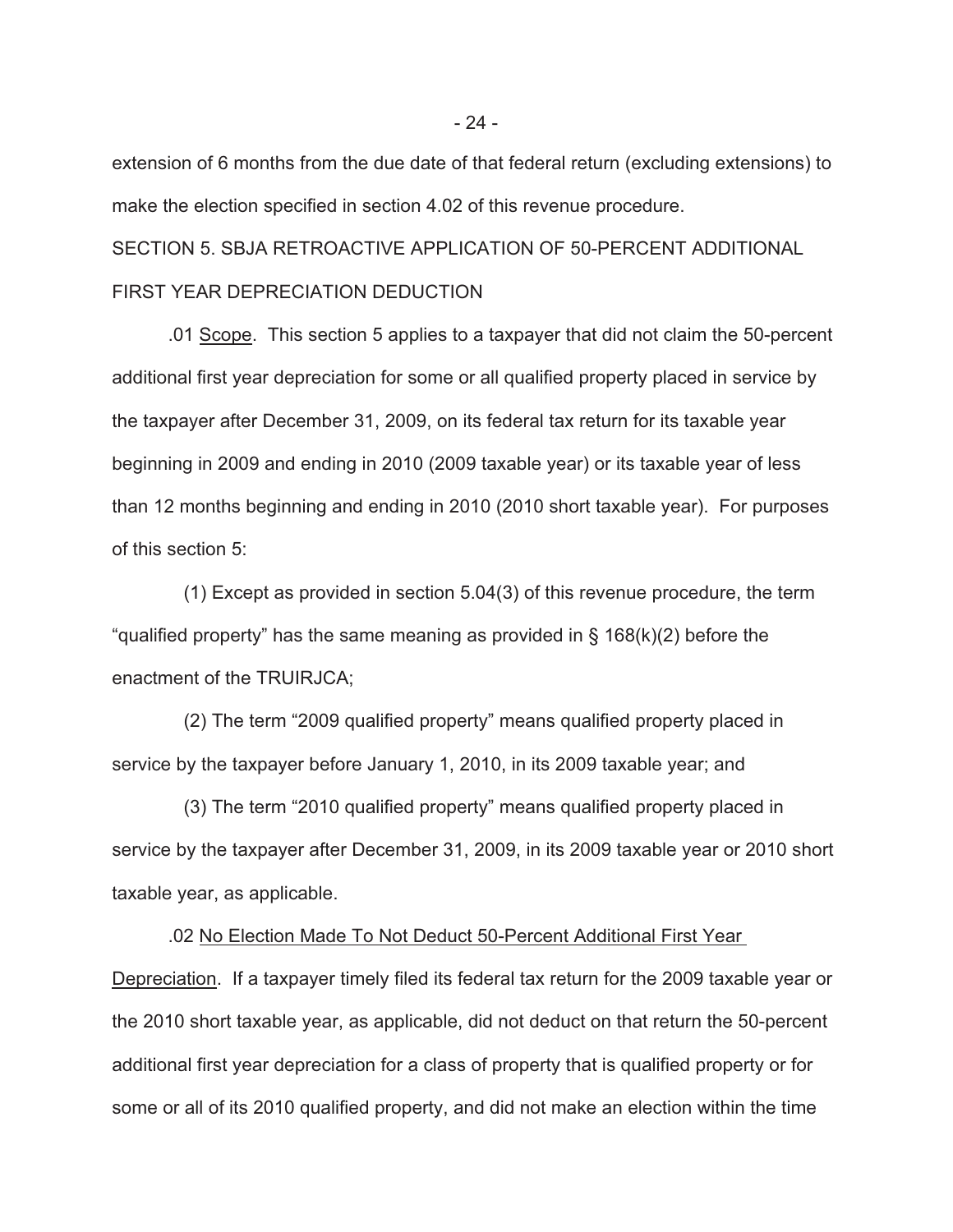and in the manner described in either section 2.06 or section 5.04(2) of this revenue procedure not to deduct the 50-percent additional first year depreciation for the class of property in which the qualified property or the 2010 qualified property, as applicable, is included, the taxpayer may claim the 50-percent additional first year depreciation for that property by filing either:

 (1) An amended federal tax return (or a qualified amended return under Rev. Proc. 94-69, 1994-2 C.B. 804 (or its successor), if applicable) for the 2009 taxable year or the 2010 short taxable year, as applicable, before the taxpayer files its federal tax return for the first taxable year succeeding the 2009 taxable year or the 2010 short taxable year, as applicable; or

 (2) A Form 3115, Application for Change in Accounting Method, under section 6.01 of the Appendix of Rev. Proc. 2011-14, 2011-4 I.R.B. 330, 361, with the taxpayer's timely filed federal tax return for the first or second taxable year succeeding the 2009 taxable year or the 2010 short taxable year, as applicable, if the taxpayer owns the property as of the first day of the year of change (as defined in section 3.06 of Rev. Proc. 2011-14).

.03 Consent Granted to Revoke Election to Not Deduct 50-Percent Additional First Year Depreciation. If, on its timely filed federal tax return for the 2009 taxable year or the 2010 short taxable year, as applicable, a taxpayer made an election within the time and in the manner described in section 2.06 of this revenue procedure to not deduct the 50-percent additional first year depreciation for a class of property that is qualified property, the Commissioner grants the taxpayer consent to revoke that election, provided the taxpayer files an amended federal tax return for the 2009 taxable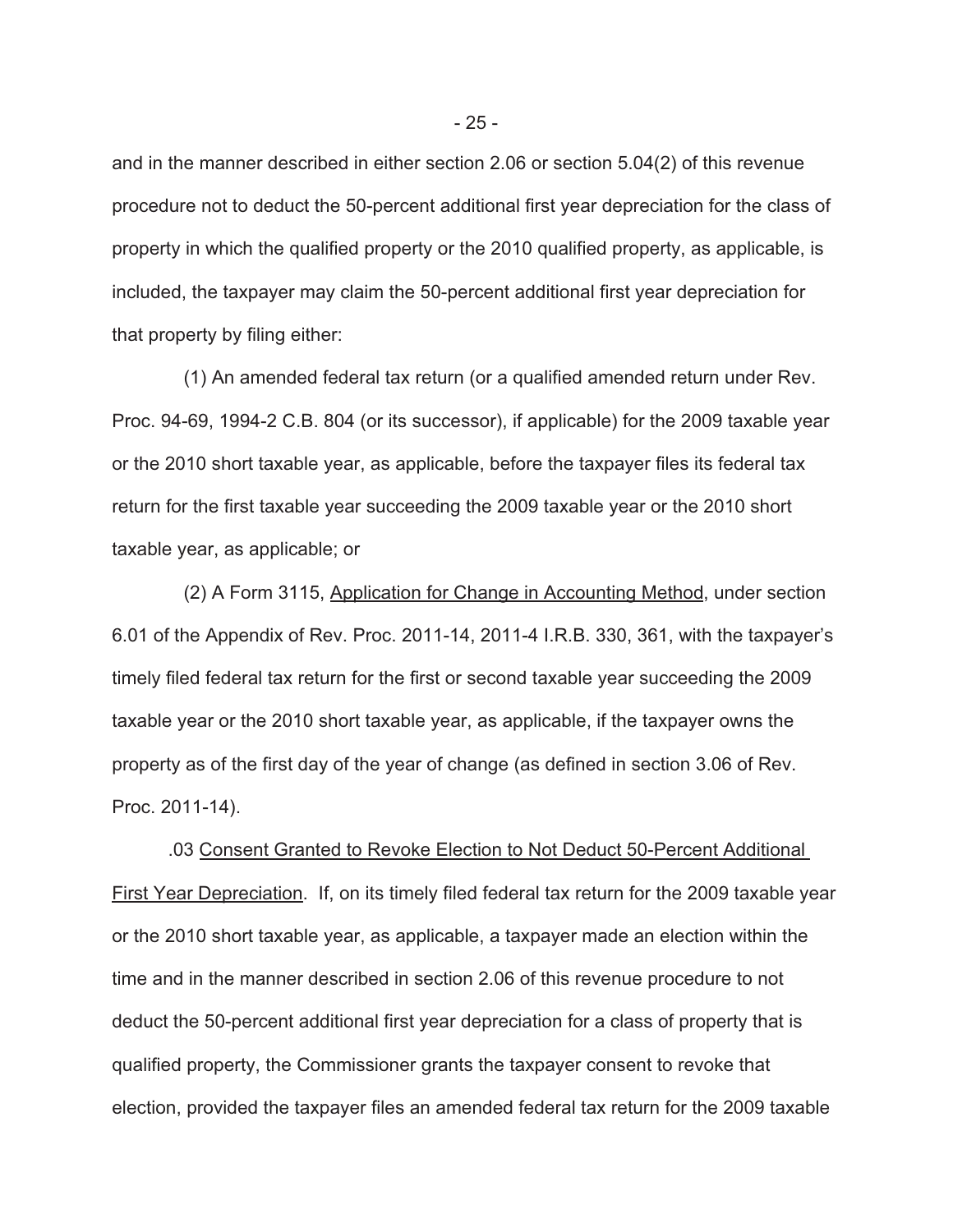year or the 2010 short taxable year, as applicable, in a manner that is consistent with the revocation of the election and by the later of (1) June 17, 2011, or (2) before the taxpayer files its federal tax return for the first taxable year succeeding the 2009 taxable year or the 2010 short taxable year.

.04 Election To Not Deduct 50-Percent Additional First Year Depreciation.

 (1) In general. A taxpayer that timely filed its federal tax return for the 2009 taxable year or the 2010 short taxable year, as applicable, has made the election to not deduct the 50-percent additional first year depreciation for a class of property that is qualified property if the taxpayer made the election within the time and in the manner provided in section 2.06 of this revenue procedure and did not revoke that election within the time and in the manner provided in section 5.03 of this revenue procedure.

 (2) Deemed election. If section 5.04(1) of this revenue procedure does not apply, a taxpayer that timely filed its federal tax return for the 2009 taxable year or the 2010 short taxable year, as applicable, also will be treated as making the election to not deduct the 50-percent additional first year depreciation for a class of property that is qualified property if the taxpayer:

 (a) on that return, did not deduct the 50-percent additional first year depreciation for that class of property but did deduct depreciation; and

 (b) does not file an amended federal tax return (or a qualified amended return) or a Form 3115 within the time and in the manner provided in section 5.02 or section 5.03 of this revenue procedure, as applicable, to claim the 50-percent additional first year depreciation for the class of property.

(3) Application. If the taxpayer makes the election under section 5.04(1) or (2)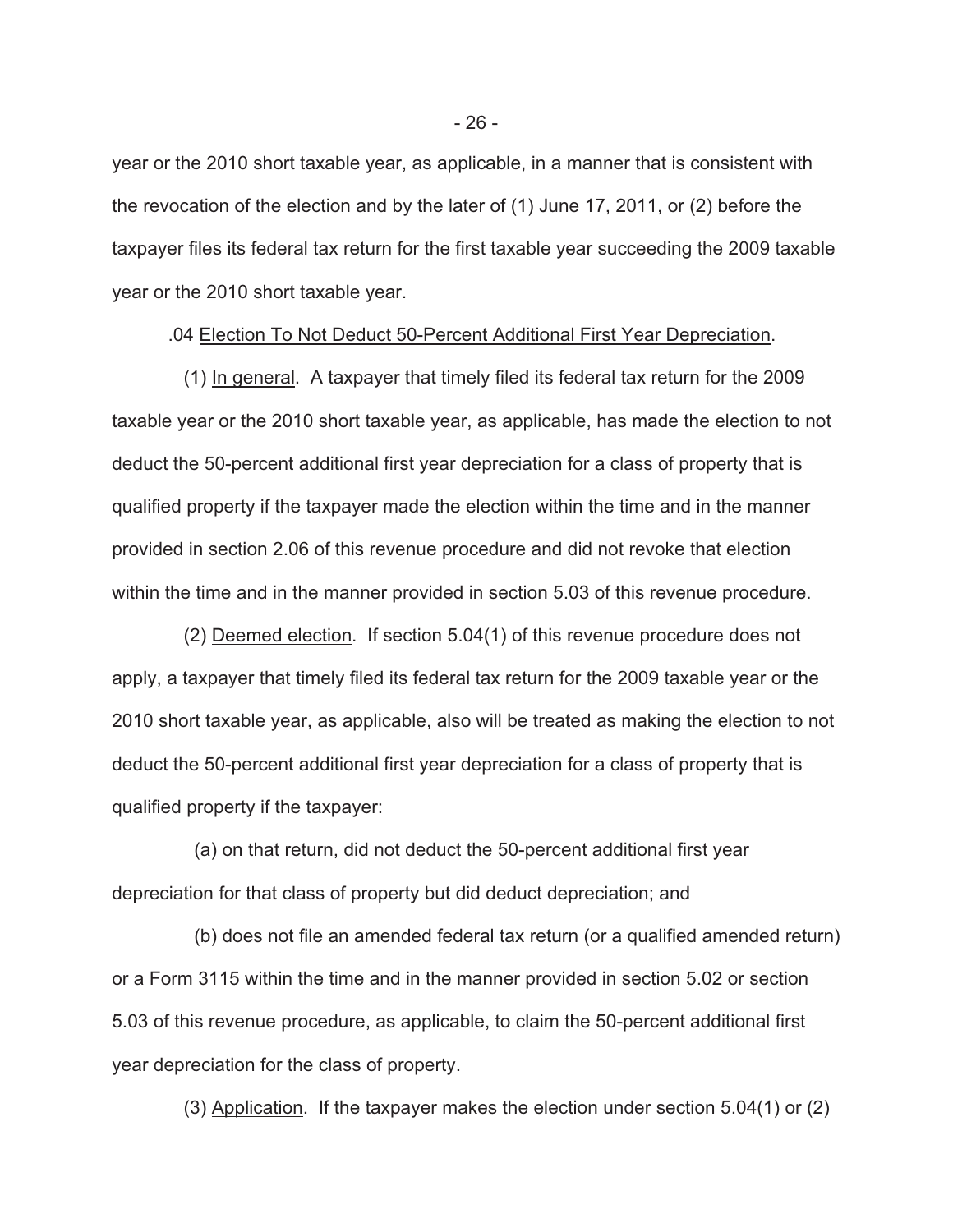of this revenue procedure for its 2009 taxable year, the election applies to both 2009 qualified property and 2010 qualified property in the same class of property for which the election is made. If the taxpayer makes the election under section 5.04(1) or (2) of this revenue procedure for its 2010 short taxable year, the election applies to 2010 qualified property in the same class of property for which the election is made. The election under section 5.04(1) or (2) of this revenue procedure also applies to qualified property (as defined in § 168(k), as amended by the SBJA and the TRUIRJCA) in that class of property that is eligible for the 100-percent additional first year depreciation deduction and placed in service during the taxpayer's 2009 taxable year or 2010 short taxable year, as applicable, and, therefore, this property is not eligible for the 50-percent or 100-percent additional first year depreciation deduction.

# SECTION 6. EFFECT ON OTHER DOCUMENTS

Rev. Proc. 2011-21 is amplified as provided in section 3.03(5)(c) of this revenue procedure.

# SECTION 7. EFFECTIVE DATE

This revenue procedure is effective March 29, 2011.

### SECTION 8. PAPERWORK REDUCTION ACT

 The collections of information contained in this revenue procedure have been reviewed and approved by the Office of Management and Budget in accordance with the Paperwork Reduction Act (44 U.S.C. 3507) under control number 1545-2207.

 An agency may not conduct or sponsor, and a person is not required to respond to, a collection of information unless the collection of information displays a valid OMB control number.